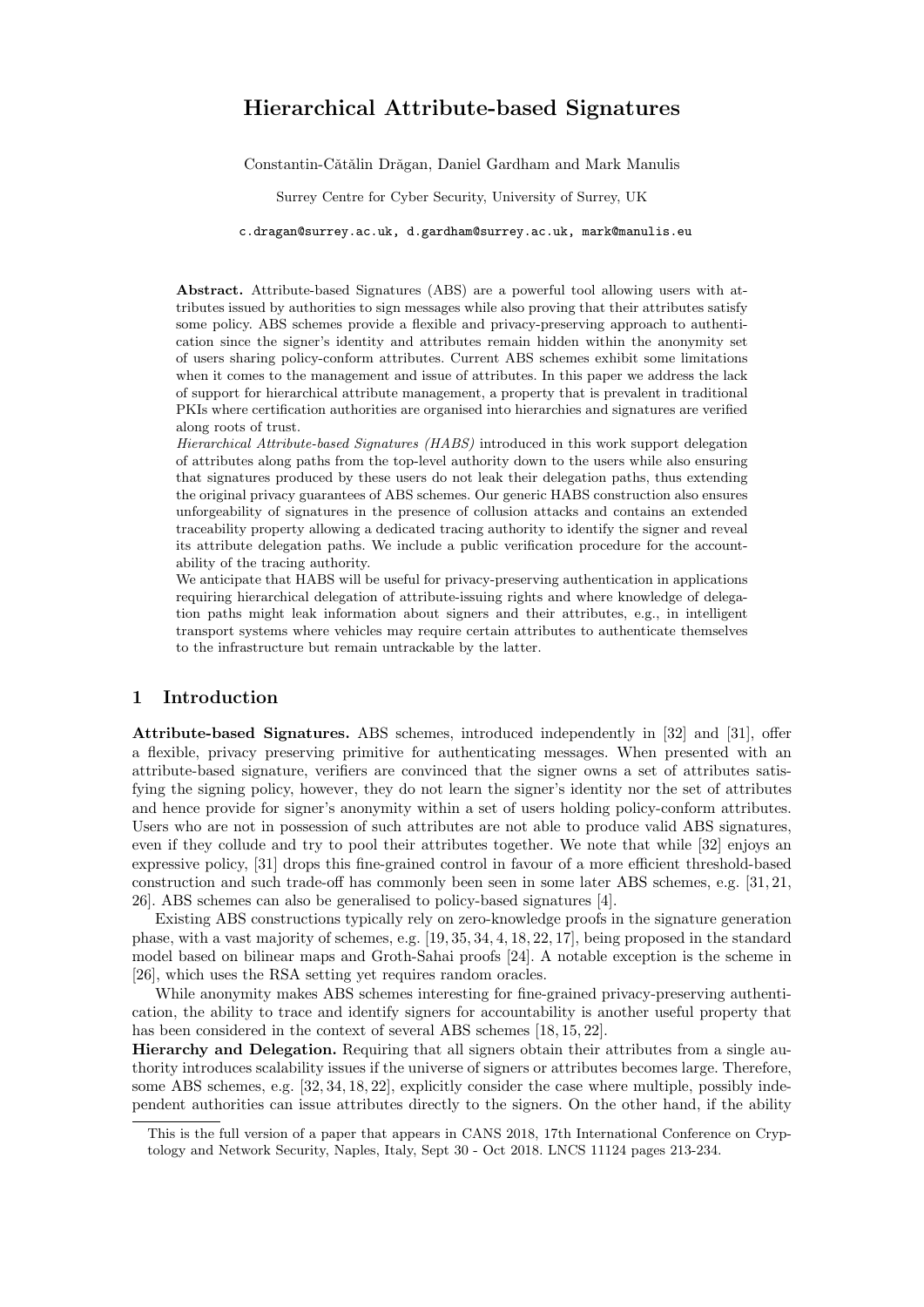to issue attributes requires authorisation then some additional control mechanisms for delegation of attribute-issuing rights would be needed.

From a more general view, it would require an ABS scheme to support a hierarchy of attribute authorities, managed by some top-level (root) authority, and enable delegation of issuing rights (for subsets of attributes) along various delegation paths consisting of intermediate authorities. With such hierarchy, signers would be able to obtain attributes only from authorities that are authorised to issue them. For practical purposes the hierarchy should be dynamically expandable, i.e., it should be possible to add intermediate authorities (at any level) at any time. This setting resembles conceptual similarity with traditional PKIs where certification authorities form a hierarchy. The main difference is that, in the context of ABS schemes, such hierarchical delegation imposes additional challenges on the privacy of signers since leakage of the delegation path from the ABS signature may compromise the signer's anonymity by leaking information about the subsets of attributes that the signer might possess, e.g. if some authority is only responsible for a small number of attributes or otherwise has some identifying information (for example, geographic location) that could also be used to identify the signer. We note that a hybrid solution whereby the hierarchy is defined by the CAs, delegation is performed via traditional PKI certification and credentials issued to signers are standard ABS credentials would suffer from the same privacyleaking problems. Therefore, hierarchical ABS schemes must incorporate a proof of validity of the delegation paths without disclosing any information about intermediate authorities, implying that verification must be done in relation to the public key of the top-level authority and not of the intermediate authorities.

This brings further challenges when it comes to accountability. The associated tracing mechanism needs to identify not only the signer (as in the case of existing ABS constructions) but also delegation paths through which attributes were obtained. This is because the root authority may not be aware that some particular user was issued attributes by an intermediate authority. In addition, malicious intermediate authorities in the hierarchy can try to misuse their delegation rights and create further fake authorities or users to issue rogue ABS signatures. The delegation paths disclosed by the tracing algorithm would be able to detect this behaviour, thus extending accountability to intermediate authorities.

Our Contribution: Hierarchical ABS. In this paper we solve the aforementioned challenges by proposing Hierarchical ABS (HABS) to enable hierarchical management by a root authority and delegation of attribute-issuing rights. HABS extends the anonymity guarantees by hiding not only the signers and their attributes but also the delegation paths (i.e., intermediate authorities) that were used for these attributes. We call this new property *path anonymity*. HABS supports dynamic hierarchies, enables delegation of attribute-issuing rights to new authorities, and allows signers to obtain attributes from multiple authorities within the hierarchy with guarantees that the entire delegation path (incl. the signer) can be revealed by an independent tracing authority. Moreover, we require public verifiability for the output of this tracing procedure to address the case where the tracing authority tries to cheat. Needless to say, HABS offers extended unforgeability guarantees, expressed through the non-frameability requirement, ensuring that only holders of policy-conform attributes can sign, and in particular, preventing collusions between signers and authorities. We formally define HABS and propose its generic construction from public key encryption, digital signatures and non-interactive zero-knowledge proofs of knowledge. Our HABS scheme can be instantiated using bilinear maps in the standard model under the DLIN,  $q$ -SDH and Simultaneous Flexible Pairing (SFP) [1] assumptions. Our HABS scheme supports a more general scenario where intermediate authorities and users can become part of multiple independent hierarchies, each managed by a separate root authority. We also discuss the revocation of delegation and signing rights in the context of HABS, which is known to be notoriously challenging for all hierarchical signature schemes (incl. PKIs).

Applications. HABS can find applications in traditional ABS scenarios (cf. [32]) while enabling hierarchical delegation of attributes. Due to their distinctive path-anonymity and path-traceability properties we anticipate further applications in privacy-preserving authentication where there is a need to also hide the intermediate authorities that were involved in issuing the attributes.

For example, in intelligent transport systems [39] there is a challenge to authenticate messages sent by vehicles to other parties (e.g. other vehicles, infrastructure, police, etc) while preventing that vehicles can be tracked. Existing approaches, based either on pseudonymous PKI certificates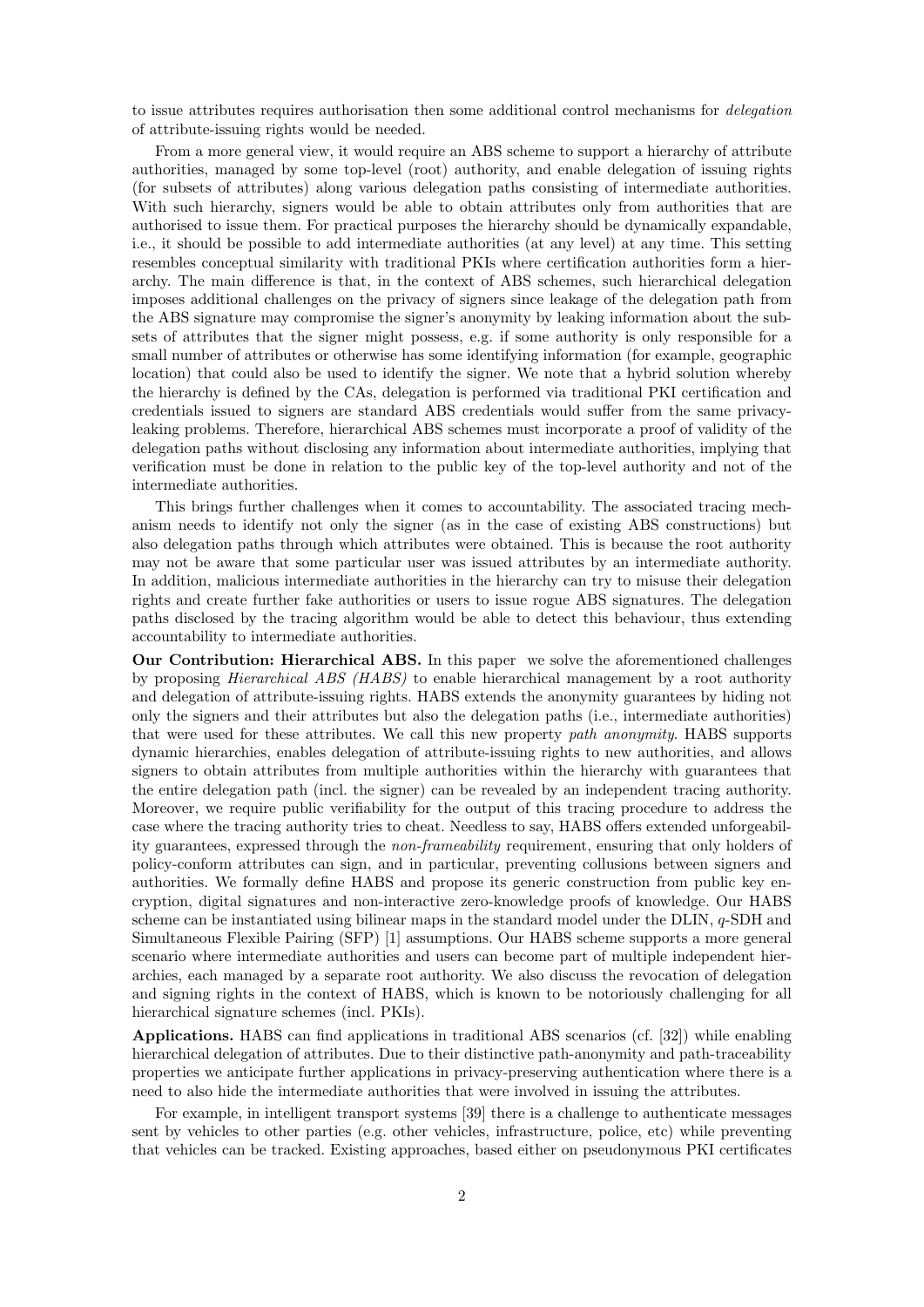[27, 23], group signatures [38, 25] or identity-based signatures [29, 40] have all their limitations with regard to scalability and/or limited expressivity (cf. survey in [36]). As noted in [33] an attributebased approach would bring substantial benefits and while [33] aims at realisations with heavier attribute-based credential systems, we believe that HABS could offer a more lightweight alternative. For example, the root authority can be some regulatory authority while manufacturers, authorized dealerships, local garages or testing facilities would define the hierarchy. Assume some town has a policy that bans diesel vehicles that did not pass an emission test. By viewing a vehicle's fuel type and its emission test results as attributes issued by the manufacturer and some local testing facility, respectively, the vehicle would be able to prove its compliance with the town's policy without disclosing any other information such as its make or which local facility performed the test.

Further related work. As explained in [32], group signatures [14] and ring signatures [37] can be viewed as special cases of ABS satisfying policies that would contain only disjunctions over the attributes (identities). The proposed constructions of hierarchical group [41] and ring [30] signatures, seen as special cases of HABS, also lack this richer expressivity of the attribute-based setting. Mesh signatures [7], a generalization of ring signatures to monotone access structures that can be satisfied by combinations of atomic signatures would not provide unforgeability against colluding signers and would leak verification keys (attributes) for all atomic signatures used in the clauses. As discussed in [32], anonymous credentials (AC) [13, 12], used for privacy-preserving attribute-based credentials [11], are a more powerful, yet also less efficient, primitive than ABS. AC schemes require costly zero-knowledge proofs during attribute acquisition since their goal is to prevent that authorities can link users to whom they issue attributes. This property is not provided by (H)ABS and may not even be needed for its applications (as in our example above where it does not make sense to hide the manufacturer of a vehicle from the local testing authority that carries out the emission test). Nonetheless, we note that the concept of delegation has also been explored for AC schemes [3] where some delegation mechanisms also require zero-knowledge proofs to provide similar guarantees as in the issue of anonymous credentials and in addition to prove that the delegator is L levels away from the (top-level) authority, a property that is not needed for HABS where intermediate authorities know their delegation paths. Anonymous credentials in this setting have also been proposed [9]. Whilst the construction is more efficient, it only supports attribute issuance along one delegation path and in particular, all attributes owned by an authority in the path are required for verification. We also note the construction of a non-delegatable AC scheme built from (homomorphic) ABS [28], where multiple root authorities issue attribute credentials directly to the signers. However, to combine attributes obtained from distinct authorities requires online collaboration of these authorities. In contrast, our scheme supports delegation and noninteractive combination of attributes obtained from multiple authorities. Additionally, anonymous proxy signatures [20] bear similarities with HABS in that the delegation path for the proxy signer is not revealed upon verification of proxy signatures but can be traced through a dedicated authority. These signatures are not attribute-based since tasks delegated to the proxy signer, when viewed as attributes, are not hidden. Functional signatures [8, 2] are another primitive that allow for controlled delegation of signing rights. A signing key is created w.r.t a function  $f$ , and one can only sign a message if it is in the range of  $f$ , and in the case of delegatable schemes  $[2]$  allow signatures to be modified by another specified party. When the message  $m$  is viewed as a set of attributes satisfying some policy  $f$ , signers require separate signing keys for each possible policy in the system, which is impractical. Another related primitive are homomorphic signatures, which have been claimed to be equivalent to ABS [42]. This implication has only been shown in the single user setting and thus does not capture the strong unforgeability requirements provided by HABS. Similarly, in relation to policy-based signatures [4] (which imply ABS), we observe that, so far, the only delegation mechanism proposed for these schemes in [4] neither supports separation between users and authorities nor distinguishes between the signers. This allows authorities to forge signatures on behalf of users (cf. Remark 1) and excludes the possibility of tracing signatures.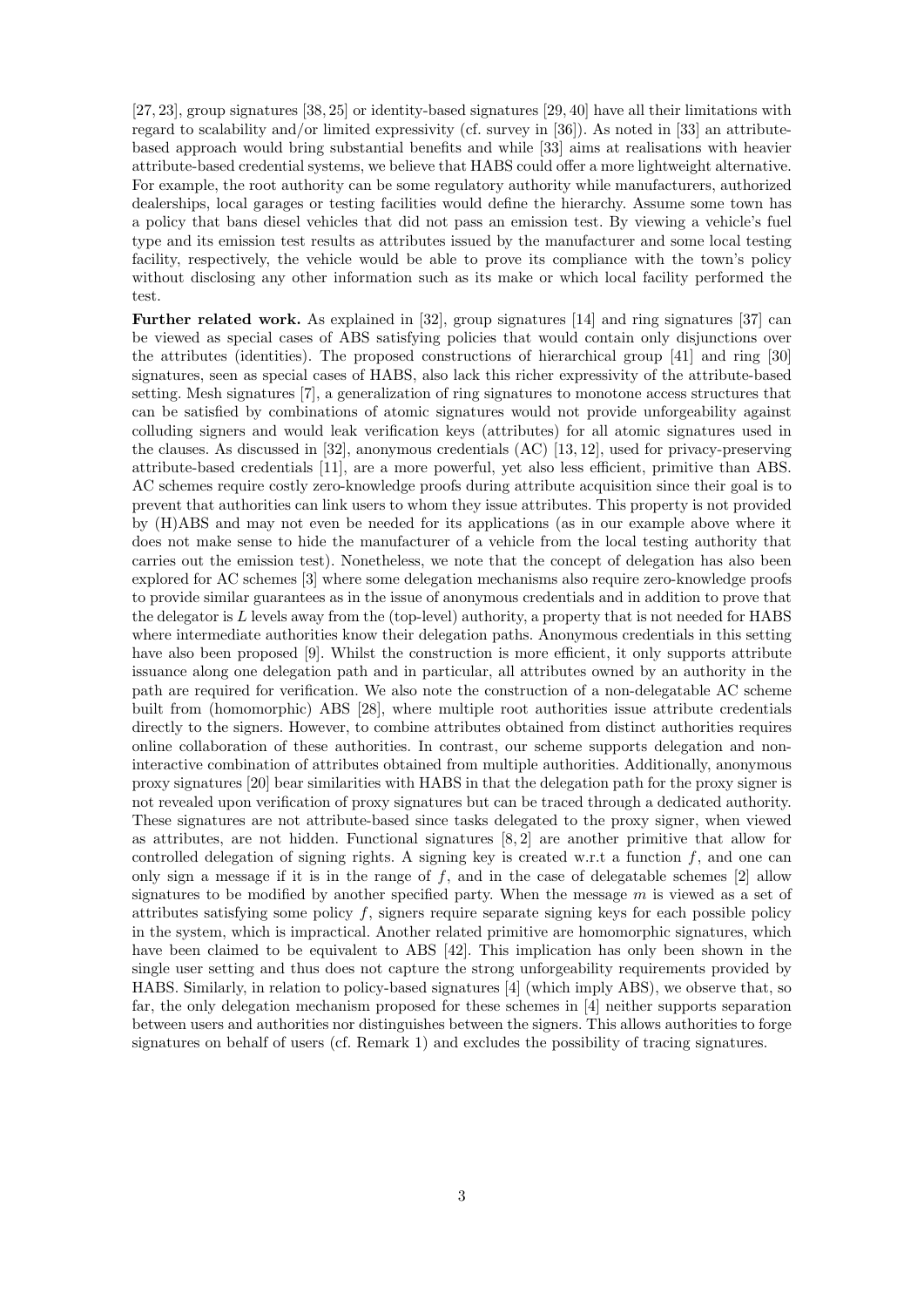## 2 Model of Hierarchical Attribute-based Signatures

In this section we describe the entities, their roles and define the algorithms for HABS. The involved entities are attribute authorities, users (signers), and a dedicated tracing authority.

**Attribute Authorities.** The root authority  $(RA)$  with its key pair  $(ask_0, apk_0)$  is at the top of HABS hierarchy and defines its universe of attributes A. The RA can delegate subsets from A to other authorities in the scheme, who are then able to delegate attributes from their subsets further, creating a dynamically expandable hierarchy of attributes (see Fig. 1). In order to be admitted to the hierarchy, each *intermediate authority* (*IA*) needs to generate its own key pair  $(ask_i, apk_i), i > 0$ and become authorised by some already admitted authority by obtaining a subset of attributes. In addition to delegation of attributes, each authority can issue attributes from its set to the end users (signers). It is assumed that admitting authorities make sufficient checks on whether the entities they admit are eligible to receive the attributes.



Fig. 1. Example of a HABS hierarchy where a user with public key upk receives its set of attributes  $A_{upk} \subseteq A_i \cup A_j$  from two IAs i and j, who in turn receive their attribute sets  $A_i$  and  $A_j$  from the RA.

Users. Upon joining, each user generates its own key pair  $(usk, upk)$  and is issued with a subset of attributes by one or more authorities from the hierarchy. Any admitted user can generate a valid HABS signature on a message m with respect to some *predicate*  $\Psi$  using the secret key usk and the set of issued attributes A as long as this set contains some subset  $A' \subseteq A$  that are needed to satisfy  $\Psi$ , i.e.  $\Psi(A') = 1$ . HABS signatures will be verified with respect to  $\Psi$  and the RA's public key  $apk<sub>0</sub>$ . Note that, unlike authorities, users cannot delegate their attributes to other entities and can be viewed as the lowest level of the hierarchy (see Fig. 1). We make use of a label  $\star$  to denote the end of the delegation path, and prevent the user from further delegating his attributes. Note we sometimes use  $j$  to differentiate users.

Warrants. For delegation of attributes to intermediate authorities and for their issue to the signers it is convenient to use warrants. That is, upon admission each HABS entity (IAs and signer) obtains a warrant warr that contains all attributes  $a \in A$  (along with their delegation paths) that the entity receives from the authority. However, upon signing we assume that a "reduced warrant" warr containing only a reduced attribute set A' for which  $\Psi(A') = 1$  will be used by the signer. Note that by **warr**[a], for  $a \in \textbf{warr}$ , we denote the *delegation path*  $(apk_0, \ldots, \{apk_i, \{upk, \star\}\}),$ starting with RA's public key  $apk_0$  and ending with the entity's public key, i.e.  $apk_i$  for the IA i or upk followed by a fixed label  $\star$  (which is used to denote that this path cannot be extended further) for the corresponding user. We use  $|\textbf{warr}|$  to denote the total number of attributes in warr and use  $|\textbf{warr}[a]|$  to refer to the length of the delegation path for the attribute a.

**Tracing Authority.** A dedicated *tracing authority*  $(TA)$  with its own key pair  $(tsk, tpk)$  is responsible for tracing HABS signatures. The extended tracing procedure in HABS outputs warr used by the signer. This means that tracing reveals all attributes and their delegation paths from used warr and also the identity of the signer since its delegation paths include  $upk$ . Note that since users can use reduced warrants, the tracing procedure does not necessarily reveal all attributes held by the user but only those that were used to produce the signature. For accountability purposes we require that the output of TA is publicly verifiable, i.e. is accompanied by some proof that can be verified using a public judgment procedure.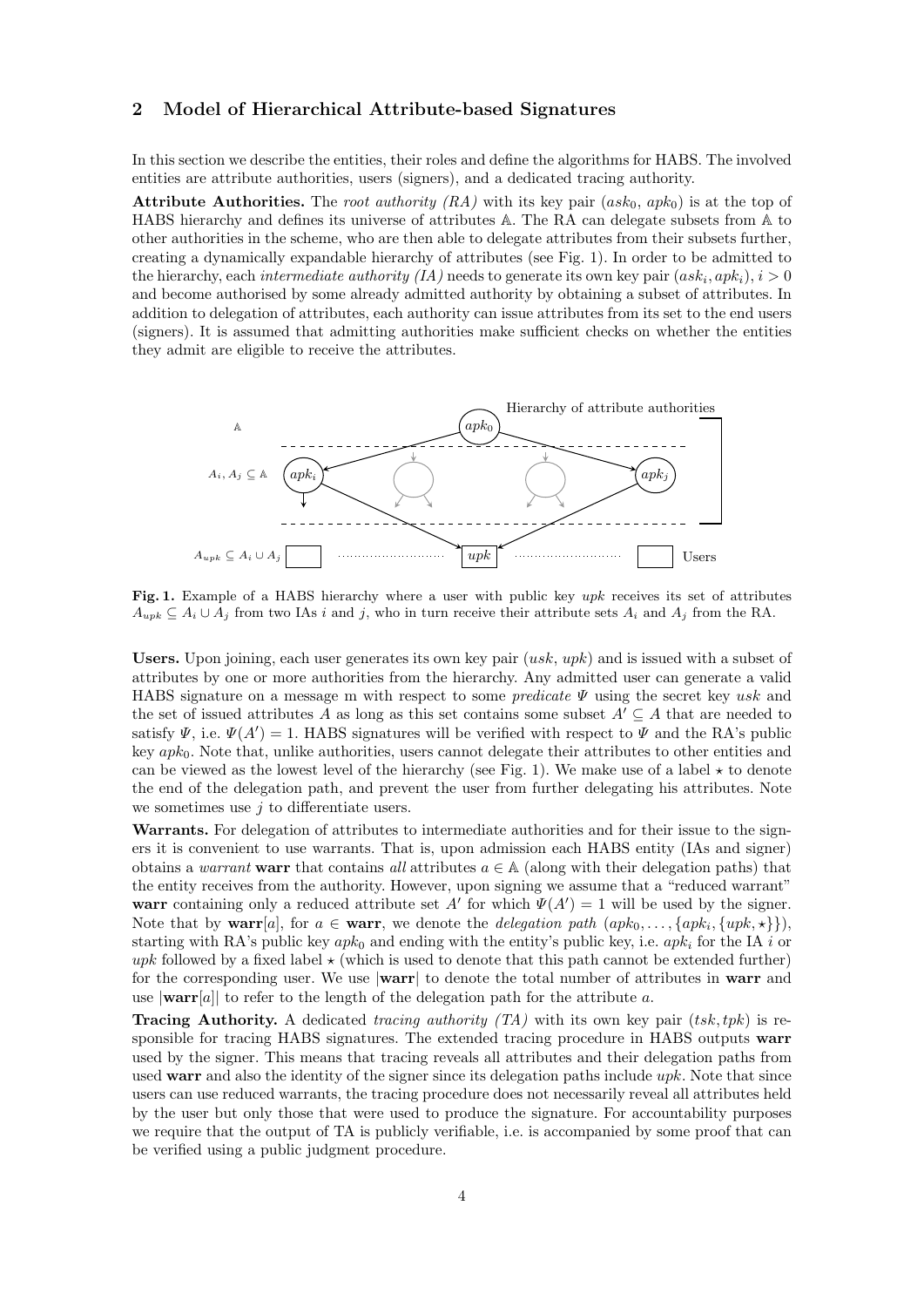Definition 1 (Hierarchical ABS Scheme). HABS := (Setup, KGen, AttIssue, Sign, Verify, Trace, Judge) consists of the following seven processes:

- Setup( $1^{\lambda}$ ) is the initialisation process where based on some security parameter  $\lambda \in \mathbb{N}$ , the public parameters pp of the scheme are defined, and the root and tracing authority independently generate their own key pair, i.e.  $RA$ 's  $(ask<sub>0</sub>, apk<sub>0</sub>)$  and  $TA$ 's  $(tsk, tpk)$ . In addition,  $RA$  defines the universe  $A$  of attributes, and a label  $\star$  for users. We stress that due to dynamic hierarchy, the system can be initialised by publishing (pp,  $apk<sub>0</sub>, tpk<sub>0</sub>, tpk$ ) with  $A$  and  $\star$  contained in pp.
- KGen(pp) is a key generation algorithm executed independently by intermediate authorities and users. Each entity generates its own key pair, i.e.,  $(ask_i, apk_i)$  for  $i > 0$  or  $(usk, upk)$ .
- AttIssue  $(ask_i, warm_i, A, {apk_j | upk_j})$  is an algorithm that is used to delegate attributes to an authority with apk<sub>i</sub> or issue them to the user with upk. On input of an authority's secret key  $ask_i$ ,  $i \in \mathbb{N}_0$ , its warrant **warr**<sub>i</sub>, a subset of attributes A from **warr**<sub>i</sub>, and the public key of the entity to which attributes are delegated or issued, it outputs a new warrant warr for that entity.
- Sign  $((usk, warr), m, \Psi)$  is the signing algorithm. On input of the signer's usk and (possibly reduced) warr, a message m and a predicate  $\Psi$  it outputs a signature  $\sigma$ .
- Verify  $(apk_0, (m, \Psi, \sigma))$  is a deterministic algorithm that outputs 1 if a candidate signature σon a message m is valid with respect to the predicate  $Ψ$  and 0 otherwise.
- Trace  $(tsk, apk<sub>0</sub>, (m, \Psi, \sigma))$  is an algorithm executed by the TA on input of its private key tsk and outputs either a triple  $(upk, warm, \hat{\pi})$  if the tracing is successful or  $\perp$  to indicate its failure. Note that warr contains attributes and delegation paths that were used by the signer.
- Judge  $(tpk, apk_0, (m, \Psi, \sigma))$ ,  $(upk, warr, \hat{\pi}))$  is a deterministic algorithm that checks a candidate triple (upk, warr,  $\hat{\pi}$ ) from the tracing algorithm and outputs 1 if the triple is valid and 0 otherwise.

The *correctness* property of HABS requires that any signature  $\sigma$  output by any signer with usk in possession of a legitimately issued warrant **warr** that contains attributes  $a \in A$  satisfying  $\Psi$  can be successfully verified and traced, and that a triple (upk, warr,  $\hat{\pi}$ ) output by the tracing algorithm for such  $\sigma$  passes the public judgment procedure.

## 2.1 Security Properties

In this section, we define three security properties of HABS schemes: path anony- mity, nonframeability, and path traceability and use game-based definitions assuming some PPT adversary  $\mathcal A$ that interacts with the entities using oracles. We note that our definitions extend earlier definitions for (multi-authority) ABS schemes, e.g. [32, 4, 18, 22], to account for the hierarchical setting and potential corruptions within the hierarchy. In addition, our definitions of path-anonymity and path-traceability focus on hiding resp. verifiable traceability of delegation paths from the signer's warrant, a distinctive feature of HABS. Our modeling techniques for these properties are inspired by definitions behind anonymous proxy signatures [20] which do not apply directly to the attributebased setting.

**Oracles for A.** The oracles available to a PPT adversary  $A$  are defined in Fig. 2 and their high-level description is provided in the following. In our oracles we take into account that only authorities can delegate and issue attributes whereas only signers can generate HABS signatures.

- $O_{\text{Res}}$ : A can register new IAs and users for whom, in response, a key pair will be honestly generated and the public key given to  $A$ . The oracle uses lists to keep track of the established entities and their keys. Upon registration all entities are initially considered to be honest.
- $O_{\text{Corr}}$ : A can corrupt established entities. On input of the entity's public key A receives the corresponding private key, as long as this entity has been previously established. The oracle keeps track of entities who were corrupted.
- $O_{\text{Att}}$ : A can ask an authority to either delegate attributes for another IA or to issue attributes to a user, as long as both involved entities are registered. Note that  $A$  can define which attributes the oracle should use. If both entities are registered and the issuing entity has rights to issue attributes provided by  $A$  then the output warrant warr is given to  $A$ .
- $O_{\text{Sie}}$ : A can ask a signer to produce a HABS signature using the input warrant warr, a message m and a predicate  $\Psi$ . If the provided warrant contains a set of attributes A satisfying  $\Psi$  and the signer is not corrupted then the signature will be given to A.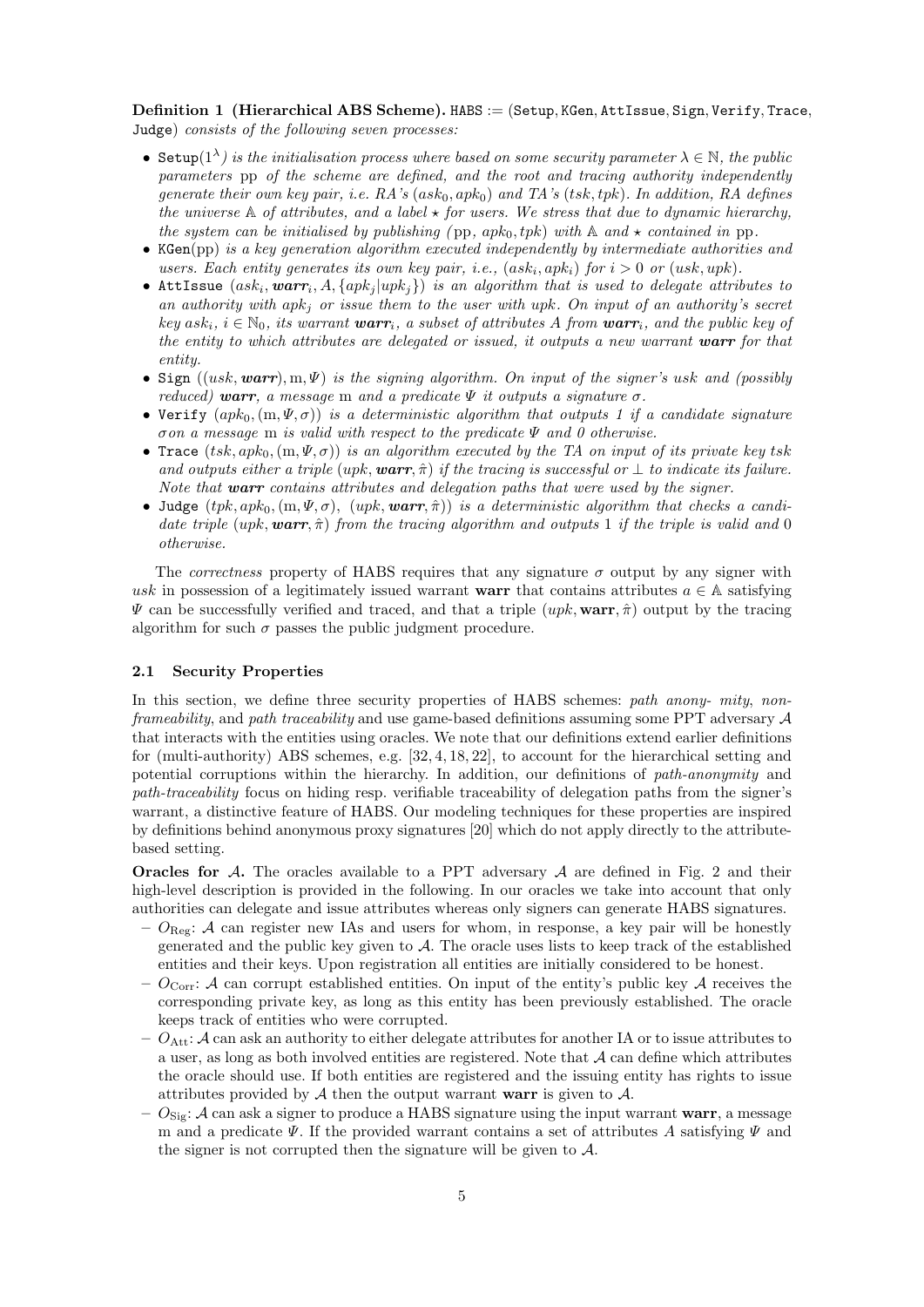| $O_{\text{Reg}}(\cdot)$ with $(\cdot) = (i)$ and $i \notin HU$   | $O_{\text{Att}}(\cdot)$                                                             |
|------------------------------------------------------------------|-------------------------------------------------------------------------------------|
| 1: $(sk_i, pk_i) \leftarrow KGen(pp)$                            | $(\cdot) = (i, \textbf{warr}_i, a, \{apk_i upk_i\})$                                |
| 2: $List \leftarrow List \cup \{(i, pk_i, sk_i)\}\$              | 1: $L := \{a   (a, pk_a, sk_a) \in List\}$                                          |
| $3: HU \leftarrow HU \cup \{i\}$                                 | 2: if $i \in L \land j \in L$ then                                                  |
| 4: return $pk_i$                                                 | 3: warr $\leftarrow$ AttIssue(ask <sub>i</sub> ,                                    |
|                                                                  | $\textbf{warr}_i, a, \{apk_i upk_i\}\)$                                             |
| $O_{\text{Corr}}(\cdot)$ with $(\cdot)=(i)$                      | return warr<br>4:                                                                   |
| 1: if $i \in HU$ then                                            | $5:$ return $\perp$                                                                 |
| $HU \leftarrow HU - \{i\}$<br>2:                                 |                                                                                     |
| 3: return $sk_i$ from List                                       | $O_{\text{Sig}}(\cdot)$ with $(\cdot) = (i, \text{warm}, \Psi)$                     |
| $O_{\text{Tr}}(\cdot)$ with $(\cdot) = (\text{m}, \Psi, \sigma)$ | 1: $A \leftarrow \{a   a \in \text{warr}\}\$<br>2: if $i \in HU \land \Psi(A)$ then |
| 1: return Trace(tsk, apk <sub>0</sub> , (m, $\Psi$ , $\sigma$ )) | $\sigma \leftarrow$ Sign((usk <sub>i</sub> , warr), m, $\Psi$ )<br>3:               |
|                                                                  | return $\sigma$<br>4:                                                               |
|                                                                  | return 1<br>5:                                                                      |

Fig. 2. Oracles used in the HABS security experiments.

–  $O_{\text{Tr}}$ : A can ask the TA to perform the tracing procedure on its input, in which case its output (which can also be  $\perp$ ) is returned to A.

Path Anonymity. For HABS we extend the anonymity property of traditional ABS schemes to achieve privacy of the delegation path, i.e., not only to hide the signer but also all intermediate authorities that were involved in the delegation of attributes for that signer. Our game for path anonymity in Fig. 3 requires the adversary to decide which user's warrant and private key were used in the generation of the challenge HABS signature  $\sigma_b$ . We consider a powerful two-stage PPT adversary  $\mathcal{A} = (\mathcal{A}_1, \mathcal{A}_2)$ , who knows the private keys of the candidate signers and can moreover establish its own HABS hierarchy (with IAs and users) by learning the secret key  $ask<sub>0</sub>$  of the root authority. This also means that the adversary comes up with the candidate warrants  $\textbf{warr}_0$  and  $\textbf{warr}_1$  for the two users in the challenge phase. Since HABS signatures do not aim to hide the length of the delegation paths nor the number of attributes used to satisfy the policy we require that both warrants are of the same size and that they both satisfy the predicate  $\Psi$  output by the adversary. Since attributes are contained in warrants our definition also implies attribute-hiding.

> $\mathbf{Exp}_{\texttt{HABS},\mathcal{A}}^{\texttt{pa-}b}(\lambda)$  $1: \quad ({\rm pp}, ask_0, tsk) \leftarrow {\tt Setup}(1^\lambda)$  $($ st, $(usk_0, **warr**_0), (usk_1, **warr**_1), m, \Psi) \leftarrow A_1(pp, ask_0 : O_{Reg}, O_{Corr}, O_{Tr})$  $\text{if } |\text{warr}_0| = |\text{warr}_1| \text{ then}$ 4 :  $\sigma_0 \leftarrow \text{Sign}((usk_0, \text{warr}_0), m, \Psi), \ \sigma_1 \leftarrow \text{Sign}((usk_1, \text{warr}_1), m, \Psi)$ 5: if  $Verify(apk_0,(m,\Psi,\sigma_0)) = 1$  and  $Verify(apk_0,(m,\Psi,\sigma_1)) = 1$  then 6 :  $b' \leftarrow \mathcal{A}_2(\mathsf{st}, \sigma_b : O_\text{Tr})$ 7: **return**  $b' \wedge A_2$  did not query  $O_{\text{Tr}}(tsk, (m, \Psi, \sigma_b))$  $8:$  return  $0$

Fig. 3. Path-Anonymity Experiment

**Definition 2 (Path Anonymity).** A HABS scheme offers path anonymity if no PPT adversary A can distinguish between  $\text{Exp}_{\text{HABS},\mathcal{A}}^{\text{pa-}\hat{\text{O}}}$  and  $\text{Exp}_{\text{HABS},\mathcal{A}}^{\text{pa-}\hat{\text{a}}}$  defined in Fig. 3, i.e., the following advantage is negligible in  $\lambda$ :

$$
\mathsf{Adv}_{\texttt{HABS},\mathcal{A}}^{\mathrm{pa}}(\lambda) = \left|\Pr\left[\mathbf{Exp}_{\texttt{HABS},\mathcal{A}}^{\mathrm{pa-0}}(\lambda) = 1\right] - \Pr\left[\mathbf{Exp}_{\texttt{HABS},\mathcal{A}}^{\mathrm{pa-1}}(\lambda) = 1\right]\right|.
$$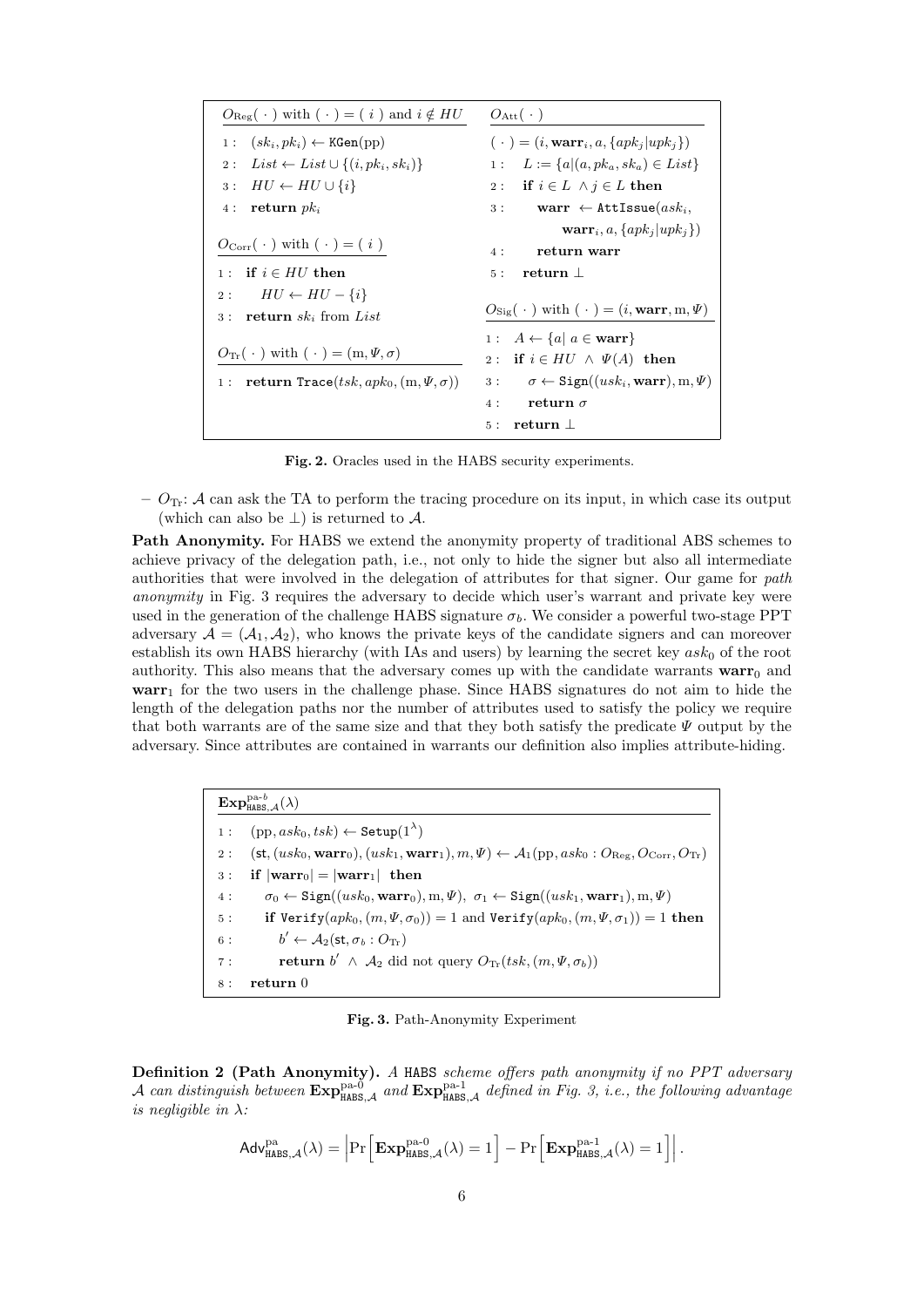Non-Frameability. Another fundamental property for HABS is non-frameabili-

ty that extends unforgeability to ensure only authorized authorities can delegate and only attribute policy-compliant users can sign. This property is formalized in Fig. 4, and requires the adversary A to produce valid authorizations for attributes he does not satisfy: either as a valid HABS signature  $\sigma$  for some honest user with upk, or as a valid tracing information that includes a warrant warr issued by an honest authority. In the latter, it is enough for  $A$  to provide a single attribute a for which the delegation path contains one honest authority i or an honest user with  $upk$  without querying  $O_{\text{Att}}$  for that authority or user. We consider a PPT adversary  $A$ , who can admit IAs to the HABS hierarchy using the RA's private key  $ask_0$ , and act on behalf of the TA using  $tsk$ .

> $\mathbf{Exp}^{\mathrm{nf}}_{\texttt{HABS},\mathcal{A}}(\lambda)$  $1: \quad (pp, ask_0, tsk) \leftarrow \texttt{Setup}(1^{\lambda})$  $((\sigma, m, \Psi), (upk_j, \textbf{warr}, \hat{\pi})) \leftarrow \mathcal{A}(pp, ask_0, tsk : O_{Att}, O_{Sig}, O_{Corr}, O_{Reg})$ if  $Verify(apk_0,(m,\Psi,\sigma)) \wedge Judge(tpk,apk_0,(m,\Psi,\sigma),(upk_i,war, \hat{\pi}))$  then 4 : if  $j \in HU \wedge A$  did not query  $O_{\text{Sig}}((usk_j, \textbf{warr}), m, \Psi)$  then, return 1 5 : if ∃a.  $a \in \text{warr} \implies (apk_0, apk_1, \ldots, apk_n, upk_j, \star) = \text{warr}[a] \land$ 6 :  $((\exists i \in [0, n-1], \mathcal{A} \text{ did not query } O_{\text{Att}}(i, \cdot, a, apk_{i+1}) \land i \in HU) \lor$ 7 :  $(\mathcal{A} \text{ did not query } O_{\text{Att}}(n, \cdot, a, upk_i) \land n \in HU)$  then, return 1  $8:$  return  $0$

Fig. 4. Non-Frameability Experiment

**Definition 3 (Non-Frameability).** A HABS scheme is non-frameable, if no PPT adversary  $A$ can win the experiment  $\text{Exp}^{\text{nf}}_{\text{HABS},\mathcal{A}}$  defined in Fig. 4, i.e., the following advantage is negligible in  $\lambda$ :

$$
\mathsf{Adv}_{\mathtt{HABS},\mathcal{A}}^{\mathrm{nf}}(\lambda)=\Pr\left[\mathbf{Exp}_{\mathtt{HABS},\mathcal{A}}^{\mathrm{nf}}(\lambda)=1\right].
$$

Remark 1 In the non-frameability experiment we consider a strong adversary that has full control of the hierarchy through the  $O_{\text{Reg}}$  and  $O_{\text{Att}}$  oracles. We capture the notion that malicious authorities and colluding users should not be able to produce signatures on behalf of, and therefore framing, honest users. This is a stronger notion of security than considered in some existing ABS schemes [32, 4].

Path Traceability. The final property we consider for HABS is *path traceability* in Fig. 5 that offers accountability for the entire delegation path and the tracing authority, but also validity of the entities in that delegation path. The adversary  $A$  is required to produce a valid HABS signature  $\sigma$ that either cannot be traced, or can be traced to a warrant warr that contains at least one "rogue" entity (some authority i or user with  $upk$ ) within any of its delegation paths that has not been previously registered through the registration oracle, i.e., is not contained in List. For honest and registered authorities  $A$  can use the attribute-issuing oracle, which internally checks whether the public key of the entity for which the warrant needs to be issued has been registered before. This excludes a trivial attack where  $A$  obtains a legitimate warrant for some rogue entity from some honest authority. In its attack we also equip  $A$  with the TA's private key.

Definition 4 (Path Traceability). A HABS scheme offers path traceability if no PPT adversary A can win the experiment  $\text{Exp}_{\text{HABS},\mathcal{A}}^{tr}$  defined in Fig. 5, i.e., the following advantage is negligible in λ:

$$
\mathsf{Adv}_{\mathtt{HABS},\mathcal{A}}^{\mathrm{tr}}(\lambda)=\Pr\left[\mathbf{Exp}_{\mathtt{HABS},\mathcal{A}}^{\mathrm{tr}}(\lambda)=1\right].
$$

#### 3 Construction

In this section we describe and analyse our general construction for HABS that we build from several well-known building blocks.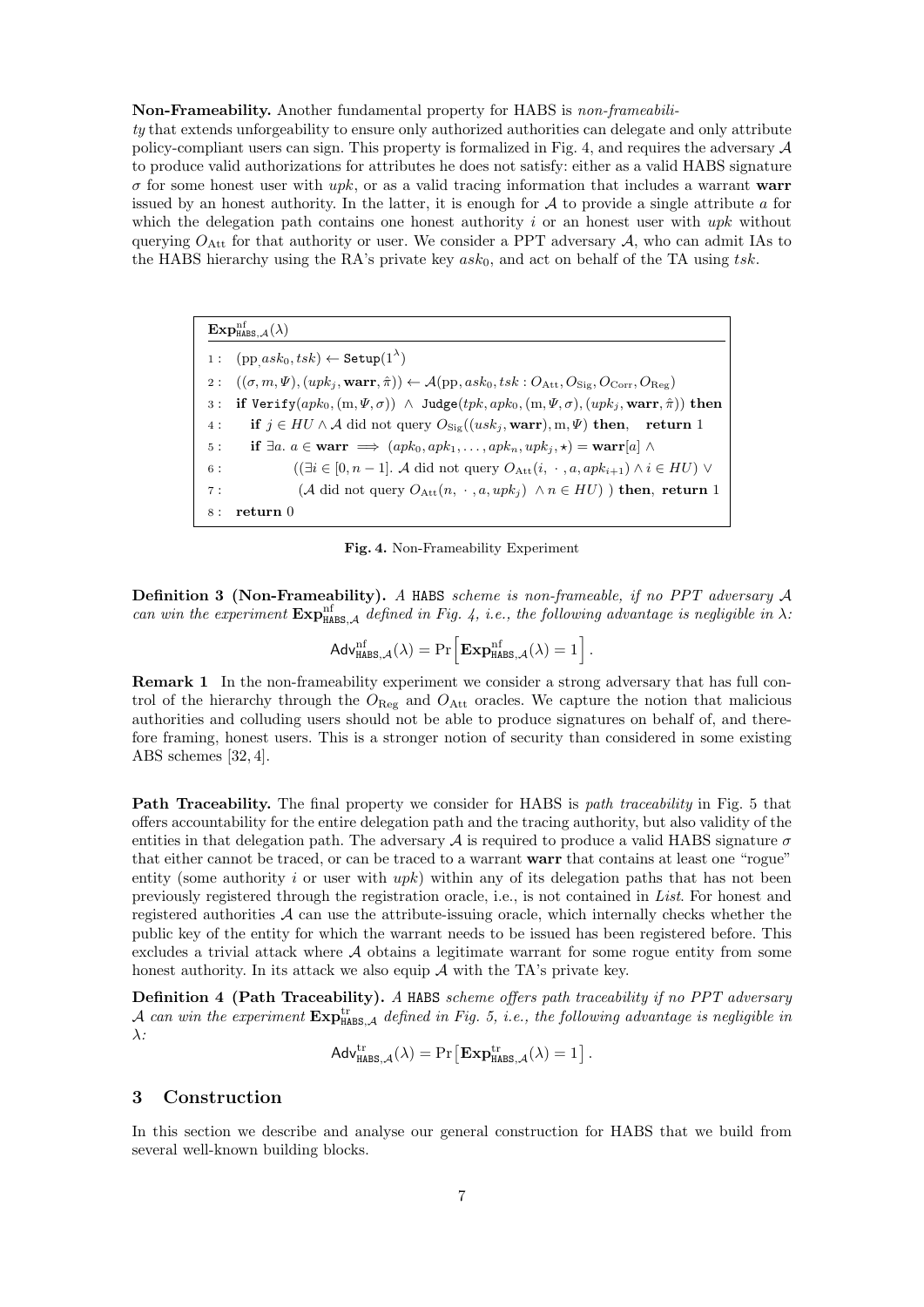```
\mathbf{Exp}_{\texttt{HABS},\mathcal{A}}^\text{tr}(\lambda)1: \quad ({\rm pp}_\cdot ask_0,tsk) \leftarrow {\tt Setup}(1^\lambda)2: ((\sigma, m, \Psi), (upk, \textbf{warr}, \hat{\pi})) \leftarrow \mathcal{A}(\text{pp}, \text{tsk} : O_{\text{Att}}, O_{\text{Corr}}, O_{\text{Reg}})3: if Verify(apk_0,(m,\Psi,\sigma)) then
4 : if Trace(tsk,(m,\Psi,\sigma)) = \bot then, return 1
5 : if Judge(tpk, apk_0, (m, \Psi, \sigma), (upk, warr, \hat{\pi})) \wedge6 : (\exists a. a \in \text{warr} \implies (apk_0, apk_1, \dots, apk_n, upk, \star) = \text{warr}[a] \land7 : ( \exists i \in [0, n-1]. \ i \in HU \wedge (i+1, apk_{i+1}, ask_{i+1}) \notin List) \vee8 : (n \in HU \wedge (\cdot, upk, usk) \notin List) ) ) then, return 1
9 : return 0
```
Fig. 5. Path-Traceability Experiment.

#### 3.1 Preliminaries

Here we briefly introduce some preliminary material that we make use of in the following sections. **Span Programs.** For a given monotone boolean function  $\Psi : \{0,1\}^n \to \{0,1\}$ , a monotone span program for  $\Psi$  over  $\mathbb F$  is a pair  $(S, \rho)$  where  $S \in \mathbb M_\mathbb F^{l \times t}$  and  $\rho : [l] \to [n]$  is a labelling function that maps each row of S to an input variable of  $\Psi$ . For all inputs to  $\Psi$ , we have the following property:

 $\Psi(x_1, ..., x_n) = 1 \Leftrightarrow \exists \mathbf{z} \in \mathbb{F}^{1 \times l} \text{ s.t. } \mathbf{z}S = [1, 0, ..., 0] \text{ and } (\forall i : x_{\rho(i)} = 0 \implies \mathbf{z}_i = 0).$ 

That is,  $\Psi(x_1, ..., x_n) = 1$  iff the rows of S indexed by i s.t.  $x_{\rho(i)} = 1$  span the vector [1,0,...,0]. **Bilinear Groups.** A tuple  $\mathcal{G} := (\mathbb{G}_1, \mathbb{G}_2, \mathbb{G}_T, G_1, G_2, e)$  is a *bilinear group* if  $G_1$  and  $G_2$  generate the groups  $\mathbb{G}_1$  and  $\mathbb{G}_2$  respectively, and  $e : \mathbb{G}_1 \times \mathbb{G}_2 \to \mathbb{G}_T$  is a non-degenerate bilinear map. In particular, the following property holds:  $e(x^a, y^b) = e(x, y)^{ab}$  for  $a, b \in \mathbb{Z}$ ,  $x \in \mathbb{G}_1$  and  $y \in \mathbb{G}_2$ . Complexity Assumptions.

**DLIN** [6]: For a group  $\mathbb{G} := \langle g \rangle$  of prime order p, given  $(g^a, g^b, g^{ra}, g^{sb}, g^t)$  for  $a, b, r, s, t \in \mathbb{Z}_p$ , it is computationally infeasible to determine whether  $t = r + s$  or if t is random.

**q-SDH** [6]: For  $\mathbb{G}_1 := \langle g_1 \rangle$  and  $\mathbb{G}_2 := \langle g_2 \rangle$ , both of prime order p, given a  $(q+2)$ -tuple  $(g_1, g_2, g_2)$ ,  $(g_2^{(\gamma^2)},...,g_2^{(\gamma^q)})$  as input, it is hard to output a pair  $(g_1^{1/(\gamma+x)},x)$  for the adversary's choice of  $x \in \mathbb{Z}_p$ . **SFP** [1]: For a bilinear group G and  $G_Z$ ,  $F_Z$ ,  $G_R$ ,  $F_U$  random generaters of  $\mathbb{G}_1$ . Let  $(A, \tilde{A})$ ,  $(B, \tilde{B})$  be random pairs in  $\mathbb{G}_1 \times \mathbb{G}_2$ . For  $j = 1, ..., q$ , let  $R_j := (Z, R, S, T, U, V, W)$  that satisfies (1)  $e(A, \tilde{A}) =$  $e(G_z, Z)e(G_R, R)e(S, T)$  and (2)  $e(B, \tilde{B}) = e(F_Z, Z)e(F_U, U)e(V, W)$ . Given  $(\mathcal{G}, G_Z, F_Z, G_R, F_U, G_R)$  $A, \tilde{A}, B, \tilde{B}$  and uniformly chosen  $R_1, ..., R_q$ , it is hard to find  $(Z^*, R^*, S^*, T^*, U^*, V^*, W^*)$  that fulfil relations (1) and (2) under the restriction that  $Z^* \neq 1$  and  $Z^* \neq Z \in R_j$  for every  $R_j$ .

#### 3.2 Building Blocks

Our construction relies on standard notions of IND-CCA2 secure *public key encryption* PKE := (KGen, Enc, Dec)  $[10]$  and an unforgeable *digital signature*  $DS:=(KGen, Sign, Verify)$  [1] that withstands chosen-message attacks. We rely further on an unforgeable tagged signature  $TS :=$ (KGen, Sign, Verify) [1] that can sign blocks of messages, also used in [18], where an additional tag t is used as input to the signing algorithm and the signature will not verify unless the verifier uses the same tag. The adversary is allowed to query its signing oracle on tags that it can use later to create a forgery. Although any unforgeable DS scheme can be used as a tagged signature if its message space admits signing pairs  $(t, m)$ , the explicit separation of t allows usage of different spaces for tags and messages. Our HABS scheme further relies on a strongly unforgeable *one-time* signature  $OTS := (KGen, Sign, Verify) [6], for which the signing oracle can be queried only once and$ the adversary succeeds even if it can output a different signature on the message that it queried. Finally, our HABS construction uses non-interactive zero-knowledge proofs NIZK = (Setup, Prove, Verify, SimSetup, Sim) [5, 24] for a language  $\mathcal{L} = \{x \mid \exists w. R(w, x) = 1\}$ , where R is some relation over a witness  $w$  and a statement  $x$ . Typically, NIZK proofs require a common reference string  $crs$ output during the setup phase. From NIZK we require the standard properties of completeness, soundness, and zero-knowledge.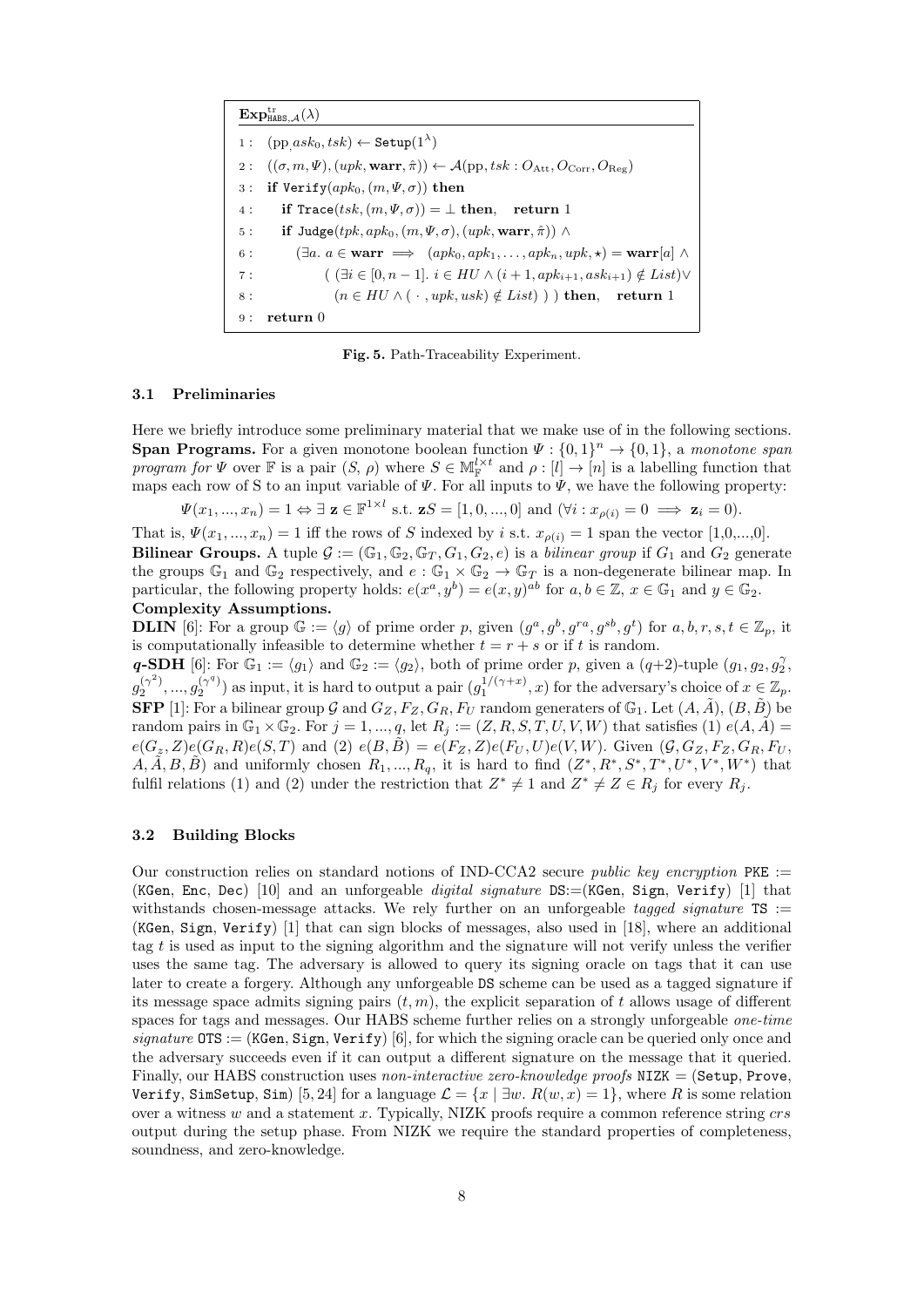#### 3.3 Generic Construction

High-Level Overview. We use the above general building blocks to construct our HABS scheme, which is specified in Fig. 6. In the following we provide a high-level intuition behind its construction. Attribute authorities (RA and IAs) generate their key pairs  $(ask_i, apk_i), i \in \mathbb{N}_0$  for the tagged signature scheme TS. The TA holds a key pair  $(tsk, tpk)$  for the public key encryption scheme PKE. The public parameters pp of the scheme also contain trusted common reference strings  $crs<sub>1</sub>$  and  $crs<sub>2</sub>$  for the corresponding NIZK proofs.

Attributes  $a \in A$  are viewed as tags of the TS scheme whereas delegation paths  $attL :=$  $(apk_0, \ldots, \{apk_i, \{upk_{i+1}, \star\}\})$  are treated as messages. In order to create a warrant warr for some authority or signer, the corresponding IA with its  $ask<sub>i</sub>$  will produce a TS signature on each attribute a and its delegation path and include this signature into  $\textbf{warr}[a]$  as part of the list  $sigL$ . Thus, a separate TS signature is used for each attribute and its path such that the signer can later reduce its **warr** to attributes that are needed for a policy  $\Psi$ .

Each signer, after initialisation, holds a key pair  $(usk, upk)$  for the digital signature scheme DS. A signer with usk and a reduced warr that satisfies  $\Psi$  can generate a HABS signature  $\sigma$  for some message m.

The reduced warr together with the signer's public key upk and a digital signature  $\sigma_s$  with message otsvk are encrypted in a PKE ciphertext C under the TA's public key  $tpk$  with randomness  $\mu$ . The signer generates a key pair (*otssk, otsvk*) for the one-time signature scheme OTS and uses its usk to compute a digital signature  $\sigma_s$  on *otsvk*.

We model  $\Psi$  as a monotone span program **S** with a labelling function  $\rho$  that maps rows from **S** to attributes in A. The signer attests the satisfiability of  $\Psi$  w.r.t its attributes from the reduced warr by computing a vector of integers **z** such that  $zS = [1, 0, \ldots, 0]$  and for any  $z_i \neq 0$  we have  $\rho(i) \in \text{warr. Then, the signer computes a NIZK<sub>1</sub> proof } \pi$  for the statement  $(C, otsvk, tpk, apk_0, \Psi)$ using as witness previously computed  $(\mu p k, \mu, \mathbf{z}, \mathbf{warr}, \sigma_s)$  such that the following relation is satisfied:

PKE.Enc(tpk, (upk, warr,  $\sigma_s$ , otsvk);  $\mu$ ) = C  $\wedge$  DS.Verify(upk, otsvk,  $\sigma_s$ )

$$
\wedge \mathbf{zS} = [1, 0, \dots, 0] \wedge (\forall i. \ z_i \neq 0 \implies a_i = \rho(i)
$$
  

$$
\wedge ((ap_{0}, apk_{i_1}, \dots, apk_{i_n}, upk, \star)(\sigma_{i_1}, \dots, \sigma_{i_n}, \sigma_u)) = \mathbf{warr}[a_i]
$$
  

$$
\wedge (\forall 1 \leq j \leq n. \mathbf{TS}.\mathbf{Verify}(apk_{i_{(j-1)}}, \sigma_{i_j}, a_i, (apk_0, apk_{i_1}, \dots, apk_{i_j})))
$$
  

$$
\wedge \mathbf{TS}.\mathbf{Verify}(apk_{i_n}, \sigma_u, a_i, (apk_0, apk_{i_1}, \dots, apk_{i_n}, upk, \star))).
$$

The resulting HABS signature  $\sigma$  contains the aforementioned C,  $\pi$ , and *otsvk*, along with an OTS signature  $\sigma_o$ , generated using *otssk* to bind these value together with the message m and  $\Psi$ . The validity of such HABS signature  $\sigma$  can be verified using public parameters of the scheme and RA's public key apk<sub>0</sub> by checking the validity of the NIZK<sub>1</sub> proof  $\pi$  and the OTS signature  $\sigma_o$ .

The tracing algorithm, on input of a valid HABS signature  $((\sigma_o, C, \pi, otsvk))$ ,

 $(m, \Psi)$  uses tsk to decrypt the warrant warr from the ciphertext C. The decrypted warrant contains all attributes and delegation paths, incl. signer's public key  $upk$ , and signature  $\sigma_s$ . In addition, TA outputs a NIZK<sub>2</sub> proof  $\hat{\pi}$  for the statement  $(otsv, C, tpk, (apk_0, warr, \sigma_s))$  using tsk as its witness to prove the following relation:

PKE.Dec(
$$
tsk
$$
, C) = ( $upk$ , **warr**,  $\sigma_s$ ,  $otsvk$ ).

The output of TA on a valid HABS signature can be publicly judged by checking the validity of the NIZK<sub>2</sub> proof  $\hat{\pi}$ .

## 4 Security Proofs

In this section we prove our main theorem by showing the construction in Fig. 6 satisfies *path* anonymity, non-frameability, and path traceability from assumptions underlying its cryptographic building blocks.

**Lemma 1** The generic HABS construction from Fig. 6 offers path anonymity, if  $NIZK<sub>1</sub>$  and  $NIZK<sub>2</sub>$ are zero-knowledge, PKE is IND-CCA2, and OTS is strongly unforgeable.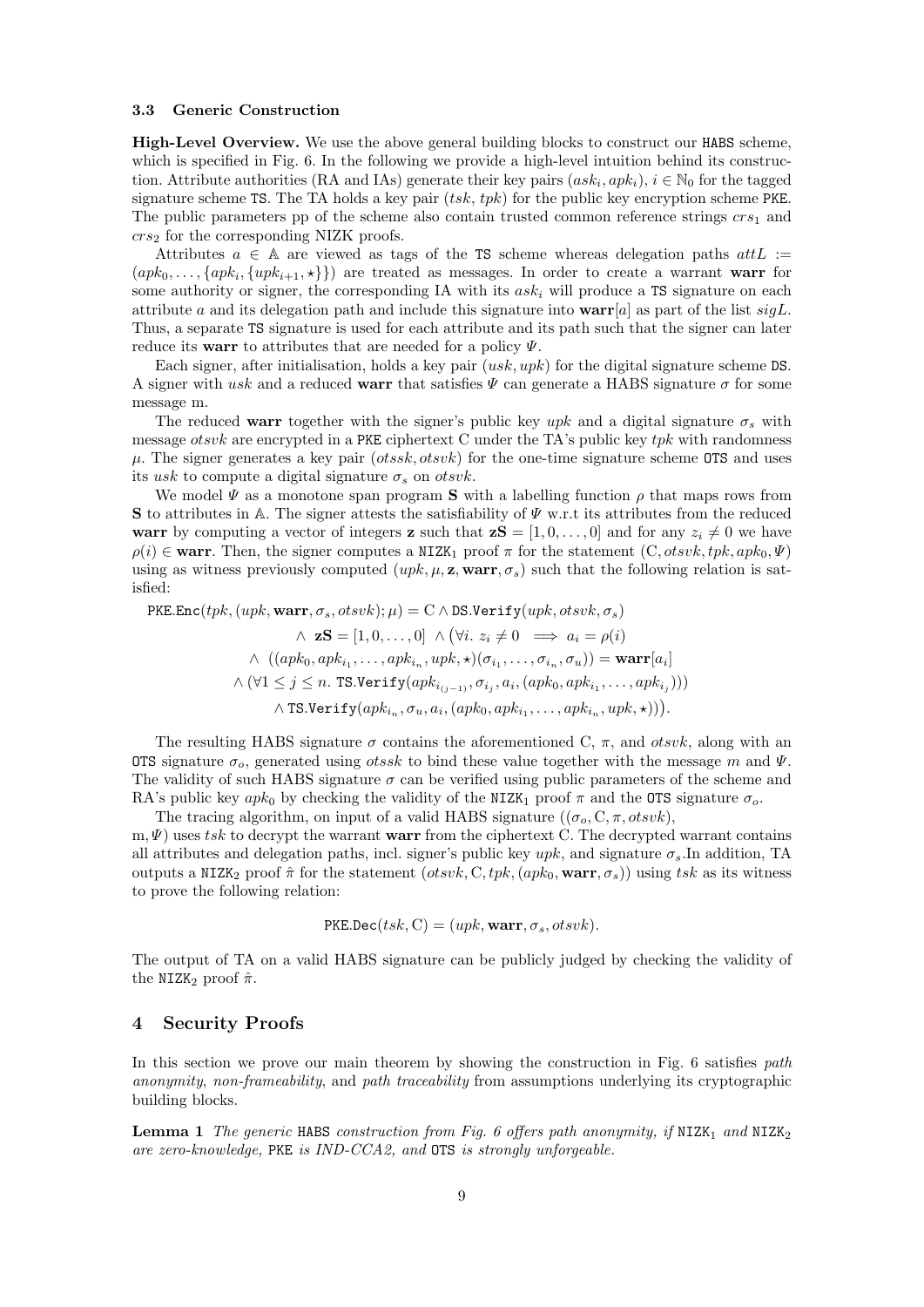AttIssue $(ask_i, warm_i, A, {apk_j | upk_j})$ 1 : warr :=  $\emptyset$ 2 : for  $a \in A$  do 3 :  $\sigma_a \leftarrow \texttt{TS}.Sign}(ask_i, a, (apk_1, \ldots, apk_i, \{apk_j | \{upk_j, \star\}\})$ 4 :  $(attL, sigL) \leftarrow \textbf{warr}_i[a]$ 5 : warr[a] ←  $(attL \cup \{apk_j | \{upk_j, \star\} \}, sigL \cup \{\sigma_a\})$ 6 : return warr  $Sign((usk, warr), m, \Psi)$  $1: (otsvk, otssk) \leftarrow \texttt{OTS.KGen}(1^{\lambda})$ 2:  $\sigma_s \leftarrow \text{DS.Sign}(usk,otsyk)$  $3: \quad C \leftarrow \text{PKE}.\text{Enc}(\text{tpk}, (\text{upk}, \text{warr}, \sigma_s, \text{ots} \nu) ; \mu)$ 4 : compute **z** s.t.  $zS = [1, 0, ..., 0]$ 5:  $\pi \leftarrow \texttt{NIZK}_1.\texttt{Prove}((upk, \mu, \mathbf{z}, \textbf{warr}, \sigma_s) : (C, otsvk, tpk, apk_0, \Psi))$ 6 :  $\sigma_o \leftarrow \texttt{OTS.Sign}(otssk, (m, \Psi, C, \pi))$ 7:  $\sigma \leftarrow (\sigma_o, C, \pi, otsvk)$ , return  $\sigma$ Verify $(apk_0, (m, \Psi, \sigma))$  with  $\sigma = (\sigma_o, C, \pi, otsvk)$ return NIZK<sub>1</sub>.Verify $((C,otsk, tpk, apk_0, \Psi), \pi) \wedge$ OTS.Verify $(otsv k, (m, \Psi, C, \pi), \sigma_o)$ Trace(tsk, apk<sub>0</sub>, (m,  $\Psi$ ,  $\sigma$ )) with  $\sigma = (\sigma_o, C, \pi, otsv)$ 1 : if  $Verify(apk_0, (\sigma, m, \Psi))$  then 2:  $(upk, \textbf{warr}, \sigma_s, otsvk') \leftarrow \texttt{PKE.Dec}(tsk, C)$ 3 :  $\hat{\pi} \leftarrow \text{NIZK}_2.\text{Prove}(tsk : (otsvk, C, tpk, upk, \text{warr}, \sigma_s))$ 4: if  $otsvk' = otsvk$  then return  $(upk, warr,(\hat{\pi}, \sigma_s))$ 5 : return ⊥ Judge(tpk, apk<sub>0</sub>, (m,  $\Psi$ ,  $\sigma$ ), (upk, warr,  $\hat{\pi}$ )) with  $\sigma = (\sigma_o, \pi, C, otsvk)$ return Verify $(apk_0, (\sigma, m, \Psi)) \; \wedge \; \texttt{NIZK}_2$ .Verify $(tpk, (otsvk, C, upk, \textbf{warr}, \sigma_s), \hat{\pi})$ 

Fig. 6. Algorithms of our general HABS scheme.

Proof. We follow a game-based approach and show that the advantage of the PPT adversary  $\mathcal A$  in the path-anonymity experiment for the HABS construction from Fig. 6, is bounded by the advantages of the constructed adversaries for the underlying primitives. For simplicity, we assume that adversary  $A$  asks n user registration queries and the probability for sampling one of these users is  $1/n$ .

**Game**  $G_0$ : Let this be the experiment corresponding to  $\mathbf{Exp}_{HABS,A}^{pa-b}(\lambda)$  in Fig. 3, where the adversary  $A = (A_1, A_2)$  is required to distinguish between the signatures  $\sigma_0 = (\sigma_0^0, C_0, \pi_0, otsv k_0)$ and  $\sigma_1 = (\sigma_o^1, C_1, \pi_1, otsvk_1).$ 

**Game**  $G_1$ : This game is obtained from the game  $G_0$  where the restriction " $A_2$  did not query  $O_{\text{Tr}}(m, \Psi, \sigma_b)$ " is enforced by the  $O_{\text{Tr}}$  oracle available to  $\mathcal{A}_2$ . This is done by aborting the game, if  $\mathcal{A}_2$ queries  $(m, \Psi, \sigma_b)$ . We model this by adding the line "if  $(\sigma_o, C, \pi, otsv k)=(\sigma_{o,b}, C_b, \pi_b, otsv k_b)$  then return **abort**", when the adversary calls  $O_{\text{Tr}}(m, \Psi, (\sigma_o, C, \pi, \text{ots}))$  and  $\sigma_b = (\sigma_{o,b}, C_b, \pi_b, \text{ots})$ . The games  $G_0$  and  $G_1$  preserve the same probability with respect to the adversary  $\mathcal{A} = (\mathcal{A}_1, \mathcal{A}_2)$ .

$$
Pr[G_1 = 1] = Pr[G_0 = 1].
$$

Game  $G_2$ : We define  $G_2$  as game  $G_1$  except on the outputs of  $O_{\text{Tr}}$ , where we replace the NIZK<sub>2</sub> proof  $\hat{\pi}$  with a proof  $\hat{\pi}'$ , provided by the simulator NIZK<sub>2</sub>.Sim. Additionally, in game  $G_2$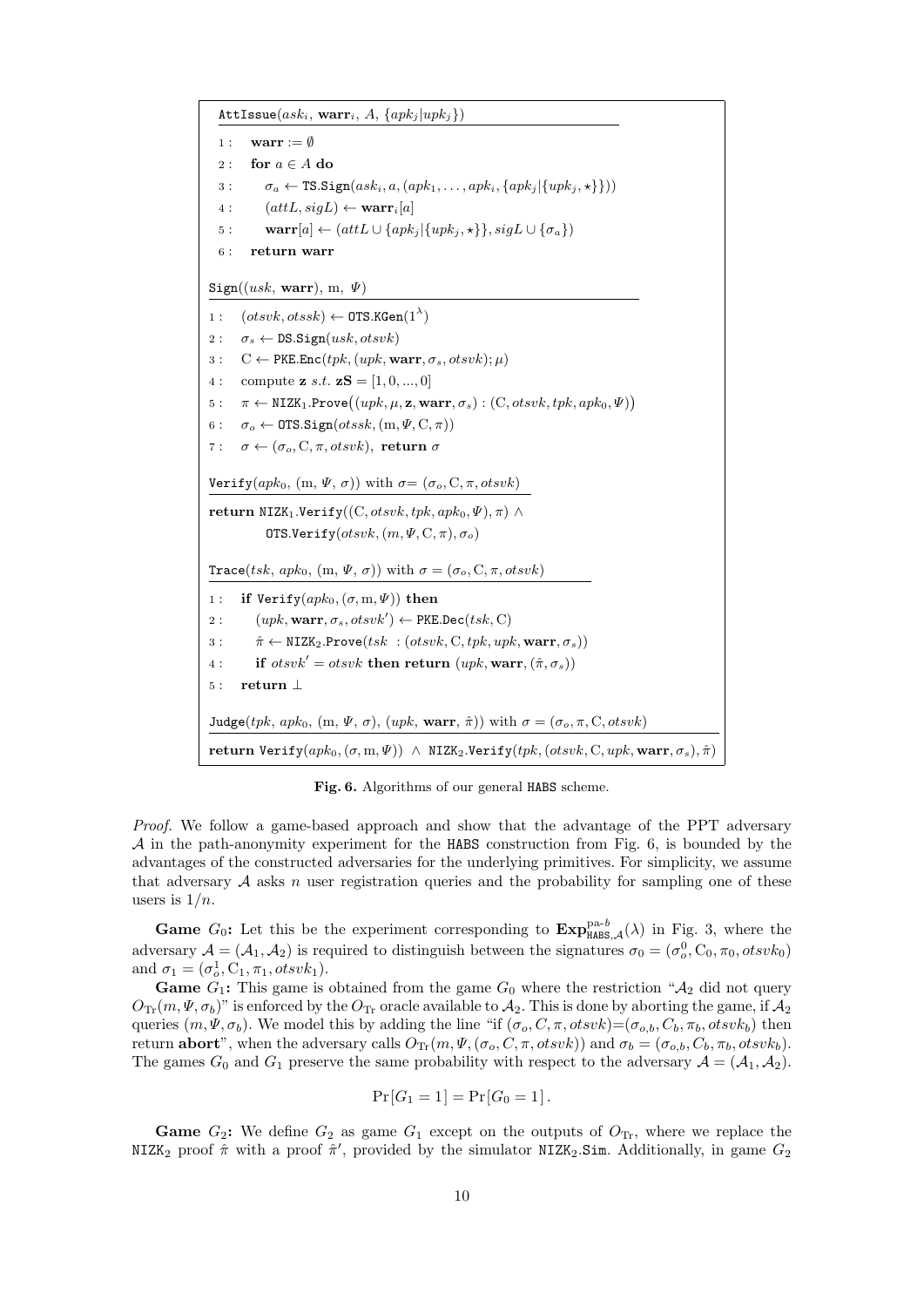for NIZK<sub>2</sub> we replace Setup by SimSetup. These changes are done to avoid the case where  $A$  may "extract" tsk from NIZK<sub>2</sub> proofs. Thus, for all future  $O_{Tr}$  oracle call we make use of a simulated NIZK<sub>2</sub> proof. We bind the probability of  $A$  to distinguish between these games by the advantage of the (multi-theorem) zero-knowledge adversary  $\mathcal{B}_{nizk2}$  for NIZK<sub>2</sub>. Hence,

$$
|\mathrm{Pr}[G_2=1]-\mathrm{Pr}[G_1=1]| \leq \mathsf{Adv}_{\mathcal{B}_{zk},\mathtt{NIZK}_2}^{\mathrm{zk}}(\lambda).
$$

Game  $G_3$ : Let  $G_3$  be the game obtained from  $G_2$  where the real NIZK<sub>1</sub> proof  $\pi_b$  from the challenge signature  $\sigma_b = (\sigma_{o,b}, C_b, \pi_b, otsv k_b)$  is replaced with the simulated proof  $\pi'_b$  by calling NIZK<sub>1</sub>.Sim on the inputs  $(C_b,otsvk_b, tpk, apk_0, \Psi)$ . Similar to the previous step, by now for NIZK<sub>1</sub> we replace Setup by SimSetup. We bound the capabilities of the adversary  $A$  to distinguish between games  $G_2$  and  $G_3$  by the advantage of the zero-knowledge adversary  $\mathcal{B}_{nizk1}$  for the NIZK<sub>1</sub> proof system. The adversary  $\mathcal{B}_{nizk1}$  executes all steps from game  $G_3$ , except for the calls to NIZK<sub>1</sub> that he replaces with oracle requests. There is only one sign challenge request performed only when the adversary  $\mathcal{B}_{nizk1}$  constructs the signature  $\sigma_b$ . Hence,

$$
|\Pr[G_3 = 1] - \Pr[G_2 = 1]| \leq \mathsf{Adv}_{\mathcal{B}_{nizk1},\mathtt{NIZK}_1}^{\mathsf{zk}}(\lambda).
$$

**Game**  $G_4$ : Game  $G_4$  is identical to game  $G_3$ , except we abort if  $\mathcal{A}_2$  queries  $O_{\text{Tr}}(m, \Psi, (\sigma_o, C, \pi,$ otsvk)) if  $(C, otsv) = (C_b, otsv k_b)$ . The adversary A is able to distinguish between  $G_3$  and  $G_4$ , only if he can produce a valid OTS signature  $\sigma_o$  for a statement  $(C_b, \pi, m, \Psi)$  and verification key  $otsw_k$ , without knowledge of the signing key  $otsk_b$ . Essentially, breaking the strong unforgeability of OTS.

We bound the capabilities of the adversary  $A$  to distinguish between this two games by the advantage of the unforgeability adversary  $\mathcal{B}_{ots}$  for the OTS scheme that uses  $otsv k_b$  as the public key. The adversary  $\mathcal{B}_{ots}$  on input  $otsv k_b$  does all the steps described in game  $G_4$ , except he does not call  $O_{\text{Sig}}$  to produce  $\sigma_b$ , instead he uses his **OTS** signing oracle to receive a signature  $\sigma_o^b$  for  $(m, \Psi, C_b, \pi_b)$  and pass this to  $\mathcal{A}_2$ . Then,  $\mathcal{B}_{ots}$  waits for  $\mathcal{A}_2$  to provide a valid input to  $O_{\text{Tr}}$  that contains  $C_b$ ,  $otsvk_b$  and  $\sigma_o \neq \sigma_o^b$  or  $\pi \neq \pi_o$ , and use this as his forgery.

$$
|\Pr[G_4=1]-\Pr[G_3=1]| \leq \mathsf{Adv}_{\mathcal{B}_{ots},\mathsf{OTS}}^{\text{euf-cma}}(\lambda).
$$

**Game**  $G_5$ : This game  $G_5$  is the same as  $G_4$ , except we abort if  $\mathcal{A}_2$  queries  $O_{\text{Tr}}(m, \Psi, (\sigma_o, C, \pi,$ otsvk)) when  $C = C_b$ . The output of  $O_{Tr}$  remains unchanged between these two games, as the oracle return  $\perp$  if otsvk<sub>b</sub> from C is different from otsvk received as input. Game  $G_5$  preserves the same probability as  $G_4$ :

$$
Pr[G_5 = 1] = Pr[G_4 = 1].
$$

**Game**  $G_6$ : Let  $G_6$  be the game obtained from  $G_5$  where the ciphertext  $C_b$  from the challenge signature  $\sigma_b = (\sigma_o^b, C_b, \pi_b^t, otsv k_b)$  is replaced with the  $C_0$ . The distinguishing capabilities of the adversary  $\mathcal{A}_2$ , is bounded by the advantage of the IND-CCA2 adversary  $\mathcal{B}_{ind}$  for the PKE encryption scheme. This only applies for the case  $b = 1$ . The adversary  $\mathcal{B}_{ind}$  performs all the steps in game  $G_6$  except the ones that require interaction with PKE, where he uses the oracle he has access to. A single challenge query is performed between the calls to  $A_1$  and  $A_2$  calls.  $A_2$  may ask  $O_{\text{Tr}}$  queries for any signature that does not contain the challenge ciphertext, and  $\mathcal{B}_{ind}$  answers them by calling the decryption oracle.

$$
|\Pr[G_5 = 1] - \Pr[G_6 = 1]| \leq \mathsf{Adv}_{\mathcal{B}, \mathsf{PKE}}^{\mathsf{ind-cca2}}(\lambda).
$$

The experiment  $G_6$  provides as challenge to A the exact same values independent of the random bit b that A is asked to guess. Additionally, due to zero-knowledge of  $NIZK<sub>2</sub>$  used in  $G<sub>1</sub>$ , A does not have access to tsk. Therefore, the probability the adversary wins game  $G_6$  is  $\frac{1}{2}$  and hence the advantage of  $A$  to win this experiment is 0.

$$
\Pr[G_6 = 1] = \frac{1}{2}.
$$

From the sequence of games above, the result of this lemma follows.  $\square$ 

**Lemma 2** The generic HABS construction from Fig. 6 is non-frameable, if  $NIZK<sub>1</sub>$  is sound, TS and DS are unforgeable, and OTS is strongly unforgeable.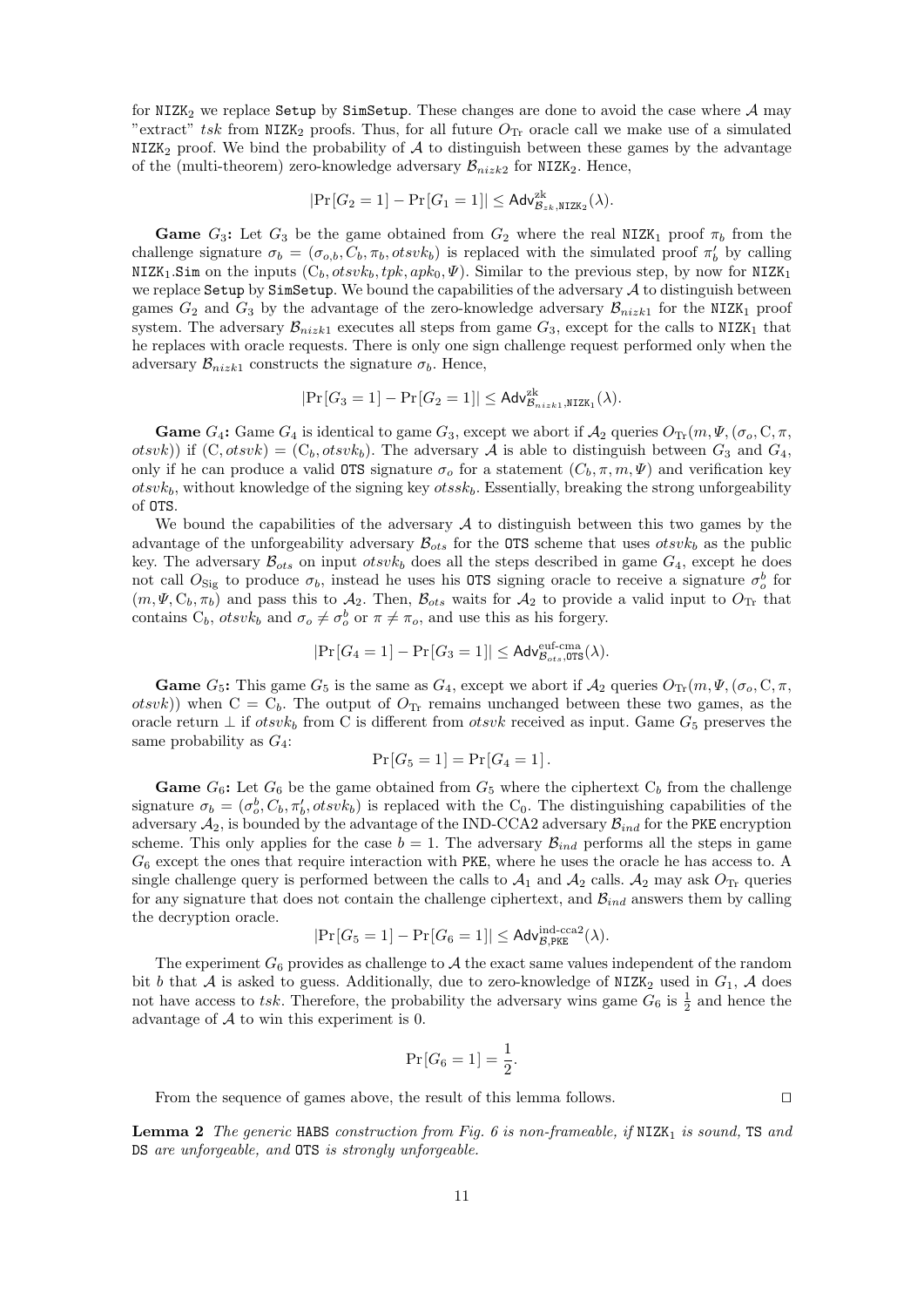Proof. We model our proof by dividing the non-frameability experiment from Fig. 4 into two experiments based on the winning condition of the adversary  $A$ . The first experiment, denoted  $E_1$ , is defined in Fig. 7, and captures the probability of the adversary A to create a forgery. For readability, the algorithms Verify and Judge are inlined. The second experiments  $E_2$  follows the exact same steps as  $E_1$  except that " $j \in HU \land A$  did not query  $O_{\text{Sig}}((usk_j, \text{warr}), \Psi, m)$ " is replaced by

$$
\begin{aligned}\n\text{``} \exists a. \ a \in \textbf{warr} \implies (ap_{0}, ap_{1}, \dots, ap_{n}, up_{j}, \star) = \textbf{warr}[a] \land \\
&\quad (\text{``} \exists 0 \leq i \leq n-1. \ \mathcal{A} \text{ did not call } O_{\text{Att}}(i, \cdot, a, ap_{i+1}) \land i \in HU) \lor \\
&\quad (\mathcal{A} \text{ did not call } O_{\text{Att}}(n, \cdot, a, up_{k_u}) \land n \in HU))\n\end{aligned}
$$

The probability of winning the non-frameability experiment is bounded by the probability of A winning either  $E_1$  or  $E_2$ :

$$
\Pr\left[\mathbf{Exp}_{\texttt{HABS},\mathcal{A}}^{\text{nf}}(\lambda)\right] \leq \Pr\left[E_1 = 1\right] + \Pr\left[E_2 = 1\right].
$$

 $E_1$  - The  $\mathbf{Exp}_{\texttt{HABS},\mathcal{A}}^{\text{nf}}(\lambda)$  where A did not query  $O_{\texttt{Sig}}((usk,\textbf{warr}),\Psi,m)$  $1: \quad (pp, ask_0, tsk) \leftarrow \texttt{Setup}(1^{\lambda})$ 2 :  $((m, \Psi, \sigma), (upk_j, \textbf{warr}, (\pi, \hat{\sigma}_s))) \leftarrow \mathcal{A}(pp, ask_0, tsk : O_{\text{Att}}, O_{\text{Sig}}, O_{\text{Corr}}, O_{\text{Reg}})$  $3: (\sigma_o, C, \pi, otsvk) = \sigma$ 4 : if NIZK1.Verify $((C,otsk, tpk, apk_0, \Psi), \pi) \wedge$  $\texttt{OTS.Verify}(otsvk, (m, \Psi, \text{C}, \pi), \sigma_o) \land$ 6 : NIZK<sub>2</sub>.Verify $(tpk, (otsvk, C, upk_j, \textbf{warr}, \sigma_s), \hat{\pi}) \wedge$ 7 :  $j \in HU \wedge$ A did not query  $O_{\text{Sig}}((usk_j, \textbf{warr}), \Psi, \textbf{m})$  then 9 : **return** 1 10 : return 0

Fig. 7. Experiment  $E_1$ 

We start with the first experiment  $E_1$  that we will show has a negligible probability of success. Intuitively, we want to argue over the values  $(upk', \textbf{warr}', m', \Psi'), (\sigma'_{o}, C', \pi', \textit{otsuk}')$  that correspond to the input and output of the  $O_{\text{Sig}}$  oracle. We show that they are not sufficient for the adversary A to create valid proofs and signatures  $(\sigma_o, C, \pi, otsvk)$  for the values  $(upk, warm, \Psi)$ different from  $(upk', \textbf{warr}', m', \Psi')$ . More precisely, we take each element of the tuple  $(upk_j, \textbf{warr}, \Psi')$  $(m, \Psi)$  and try to reason about their relation with their prime counterpart from  $(npk', \textbf{warr}', m', \Psi')$ .

The first step considers if "there has been any  $O_{\text{Sig}}$  request that contains  $upk_j$ ", which sets the direction for the rest of the proof. Next, we follow the same methodology by reasoning that the values warr',  $m'$ ,  $\Psi'$  and otsvk' have to coincide with warr, m,  $\Psi$ , otsvk for A to actually produce valid proofs and signatures that pass the verification conditions in  $E_1$ . For simplicity, we consider the probability of any adversary to guess which oracle constructs the keys for a particular user is  $1/n$ , given *n* user registration oracle calls.

**Game**  $G_0$ . The game  $G_0$  is defined exactly as  $E_1$  except on line "A did not query  $O_{\text{Sig}}((usk_j,$ warr),  $m, \Psi$ )" that is replaced with a membership check  $(upk_u, \text{warm}, \Psi) \notin sL$  for the list  $sL$ . This list sL is initialized empty at the beginning of the experiment, and gets updated with the inputs of the  $O_{\text{Sig}}$  oracle. Additionally, we introduce the list spL that stores the input and output of the  $O_{\text{Sig}}$  oracle. We have that  $E_1$  and  $G_0$  have the same probability.

$$
Pr[E_1 = 1] = Pr[G_0 = 1].
$$

**Game**  $G_1$ . This game is defined exactly as  $G_0$  with the exception the additional test DS.Verify(upk<sub>j</sub>, otsvk,  $\sigma_s$ ) performed over the output of the adversary  $(((\sigma_o, \mathcal{C}, \pi, \text{ots} \mathcal{W}), (upk_i, \text{warm}, (\hat{\pi}, \sigma_s))).$  G<sub>1</sub> is indistinguishable from  $G_0$  due to the soundness of NIZK<sub>1</sub>: the probability of generating a valid  $NIZK<sub>1</sub>$  proof for a false statement (that does not pass DS verification).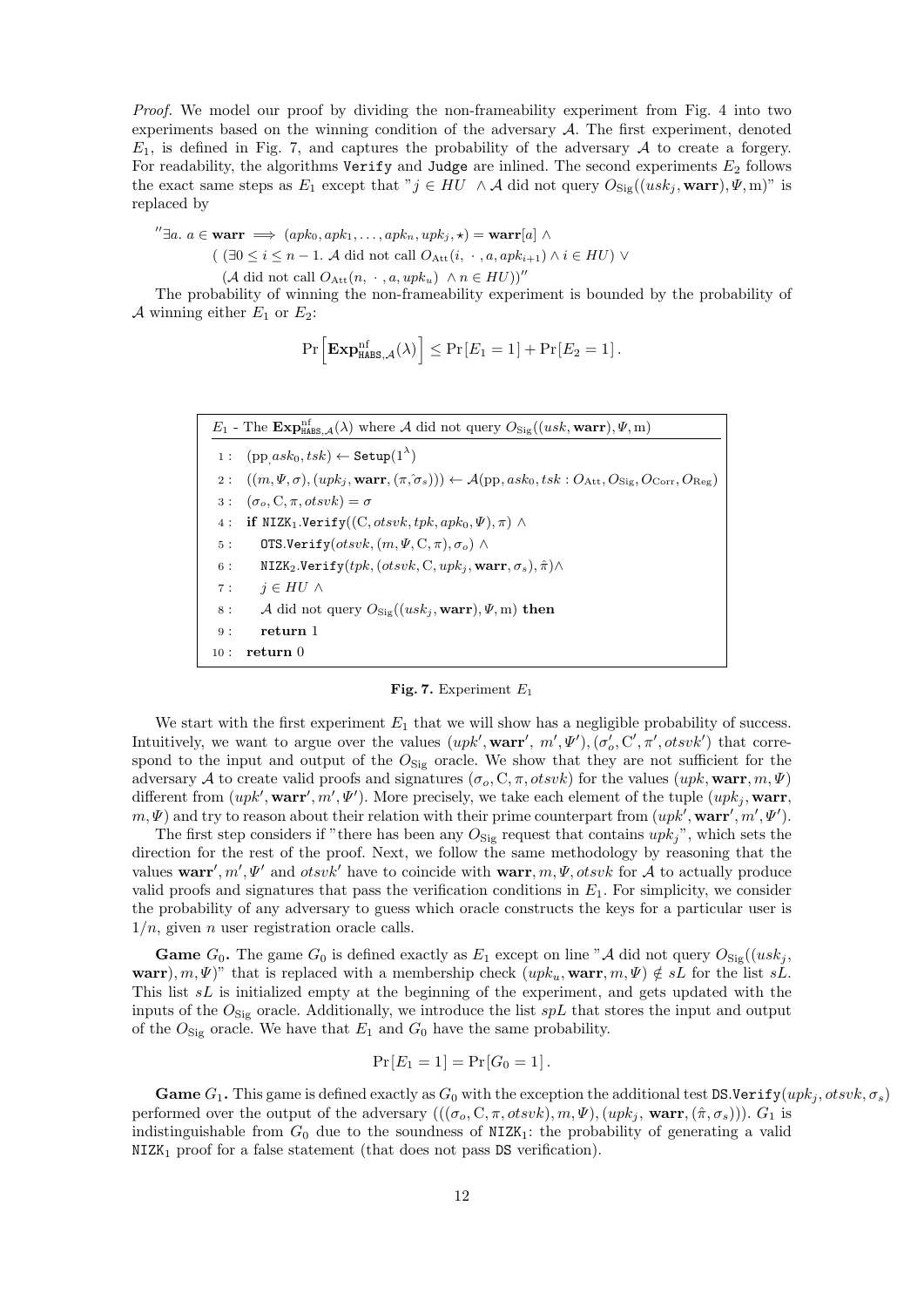Next, we reason if the adversary has submitted any  $O_{\text{Sig}}$  request that contains  $upk$ , and use the list  $sL$  to check this. We split the probability in game  $G_1$  along two cases:

$$
\Pr[G_1 = 1] = \Pr[G_1 = 1 \land (upk_j, \star, \star, \star) \in sL] + \Pr[G_1 = 1 \land (upk_j, \star, \star, \star) \notin sL].
$$

**Game**  $G_2$ . The game  $G_2$  is obtained from  $G_1$  by adding the condition  $(upk_i, \star, \star, \star) \notin sL$ . The adversary in  $G_2$  managed to create a valid digital signature  $\sigma_s$  for upk<sub>u</sub> that passes DS verification without having access to the user's secret key (as  $j \in HU$ ).

The capabilities of  $A$  in this experiment are bounded by the advantage of an unforgeability adversary  $\mathcal{B}_s$  against the digital scheme DS that uses  $upk_j$ . The coefficient  $1/n$  is due to linking  $upk_i$  with the user for whom A produces the forgery.

$$
\Pr[G_2 = 1] = \Pr[G_1 = 1 \land (upk_j, \star, \star, \star) \notin sL] \leq \frac{1}{n} \times \mathsf{Adv}_{\mathcal{B}_{ds}, \mathsf{DS}}^{\text{euf-cma}}(\lambda).
$$

**Game**  $G_3$ . This game uses the exact steps performed by game  $G_1$ , but in the setting where A requested at least one signature that contains user  $upk_j$ . There exists an adversary query  $((upk<sub>j</sub>, warr', m', \Psi'), (\sigma'_{o}, C', \pi', otsvk')) \in spL with (warr, m, \Psi) \neq (warr', m', \Psi').$  Hence,

$$
\Pr[G_3 = 1] = \Pr[G_1 = 1 \land (upk_j, \star, \star, \star) \in sL] \n= \Pr[G_1 = 1 \land (upk_j, \text{warr}', m', \Psi'), (\sigma'_o, C', \pi', otsvk']) \in spL].
$$

Using the method applied on  $G_1$ , we reason on the relation between the OTS public keys *otsvk* and otsvk'. We split game  $G_3$  based on  $otswk = otsvk'$  and  $otsvk \neq otsvk'.$ 

$$
Pr[G_3 = 1] = Pr[G_3 = 1 \land otsvk = otsvk'] + Pr[G_3 = 1 \land otsvk \neq otsvk'].
$$

**Game**  $G_4$ . We define  $G_4$  as the game  $G_3$  where  $otswk \neq otswk'$ . In this case, the adversary A is able to provide a forgery for the DS scheme by signing  $otsw'$  without knowledge of  $usk_j$ . This is similar to the method of computing the bound for  $G_2$ , except that now A asks signature queries for upk.

We can bind the capabilities of adversary  $A$  in this game, by constructing a forger  $\mathcal{B}'_{ds}$  for the DS signing scheme.  $\mathcal{B}'_{ds}$  is identical to  $\mathcal{B}_{ds}$  except on  $O_{\text{Sig}}$  queries for  $upk_j$ , that  $\mathcal{B}'_{ds}$  answers using his DS.Sign oracle queries. We have,

$$
\Pr\left[G_4=1\right]=\Pr\left[G_3=1 \wedge \text{ots} \right] \neq \text{ots} \left| \leq \frac{1}{n} \times \text{Adv}_{\mathcal{B}_{ds}',\text{DS}}^{\text{euf-cma}}(\lambda).
$$

**Game**  $G_5$ . The game  $G_5$  uses the steps of  $G_3$  with the additional restriction otsvk' = otsvk. With the  $upk_j = upk'$  restriction from  $G_3$  we further transform this game in the view of  $G_1$ .

$$
\Pr[G_5 = 1] = \Pr[G_3 = 1 \land \text{otsvk'} = \text{otsvk}] \n= \Pr[G_1 = 1 \land (\text{upk}_j, \text{warr}', m', \Psi'), (\sigma'_o, C', \pi', \text{otsvk})) \in spL].
$$

Currently, we reduced that A has made a  $O_{\text{Sig}}$  query for  $(upk_j, \text{warr}', m', \Psi')$  different from  $(upk<sub>j</sub>, warr, m, \Psi)$ , but with the same OTS signature public key *otsvk*. We split the probability in  $G_5$  based on the equality test between  $(m, \Psi)$  and  $(m', \Psi')$ .

$$
Pr[G_5 = 1] = Pr[G_5 = 1 \wedge (m, \Psi) = (m', \Psi')] + Pr[G_5 = 1 \wedge (m, \Psi) \neq (m', \Psi')].
$$

**Game**  $G_6$ . We define game  $G_6$  as the game  $G_5$  where  $(m, \Psi) \neq (m', \Psi')$ . That is, the adversary A is able to provide a forgery for the OTS scheme by signing a message that contains  $(m', \Psi')$ without knowledge of *otssk*.

The capabilities of adversary  $\mathcal A$  in this case, are bounded by the advantage of the unforgeability adversary  $\mathcal{B}_{ots}$  for the OTS signature scheme that uses *otssk* as the secret key. There might be a slight loss of accuracy as the  $\mathcal{B}_{ots}$  needs to identify which is the  $O_{\text{Sig}}$  query that uses  $(m', \Psi')$  among all  $O_{\text{Sig}}$  queries for upk<sub>j</sub>. He is able to do this with probability  $1/k$  if A makes k sign queries for the

We use  $\star$  to symbolize the existence of variables whose values we are not interested.

This is due to  $(upk_j, \textbf{warr}, m, \Psi) \notin sL$  and  $(upk_j, \textbf{warr}', m', \Psi') \in sL$ .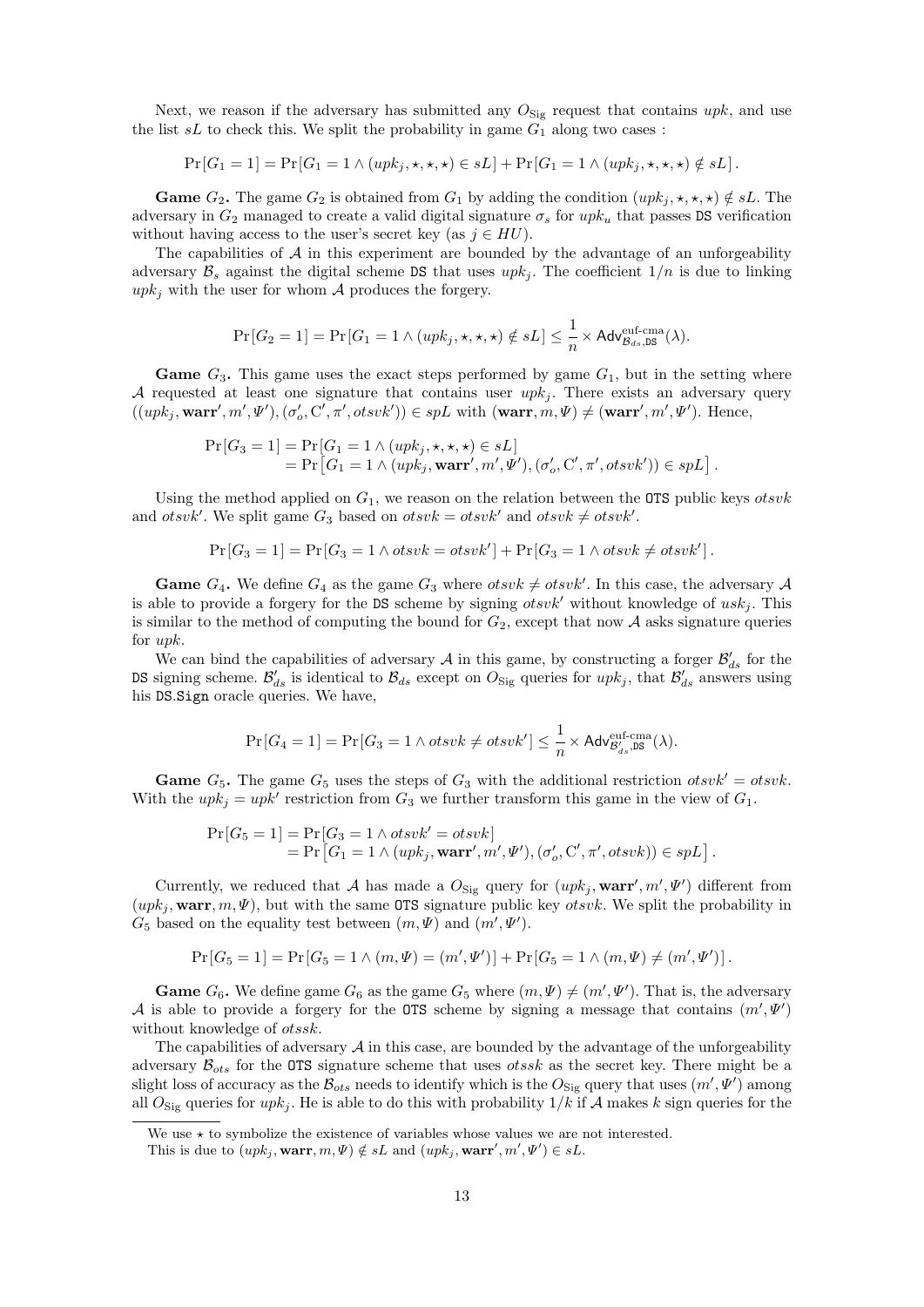same upk<sub>i</sub> value. The factor  $1/n$  is given by the guess  $\mathcal{B}_{ots}$  makes on which is the user registration oracle with upk.

$$
\Pr[G_6=1]=\Pr[G_5=1\wedge (m,\Psi)\neq (m',\Psi')]\leq \frac{1}{n}\times \frac{1}{k}\times \mathsf{Adv}_{\mathcal{B}_{ots},\mathsf{OTS}}^{\text{euf-cma}}(\lambda).
$$

**Game**  $G_7$ . We define game  $G_7$  as the game  $G_5$  where  $(m, \Psi) = (m', \Psi')$ . Because of the  $(\text{warr}, m, \Psi) \neq (\text{warr}', m', \Psi')$  restriction, this leads to warr'  $\neq$  warr. Going a little bit further, and including the condition added by game  $G_5$  with respect to game  $G_1$ , we have

$$
\Pr[G_7 = 1] = \Pr[G_5 = 1 \land (m, \Psi) = (m', \Psi')]
$$
  
= 
$$
\Pr[G_1 = 1 \land (upk_j, \text{warr}', m, \Psi), (\sigma'_o, C', \pi', otsvk)) \in spL].
$$

Given warr  $\neq$  warr', we now show that  $C \neq C'$ . This is guaranteed by the correctness property of the encryption scheme PKE that builds C'. Let  $m_0 = (upk_j, \textbf{warm}, \sigma_s, otsvk)$  and  $m_1 = (upk_j, \textbf{warr}', \sigma_s', otsvk)$  be two different messages that both encrypt to C'. According to the correctness of PKE,  $C'$  must decrypt with overwhelming probability to one of the two message. We divide the probability of  $G_6$  based on the equality of C and C'.

$$
Pr[G_7 = 1] = Pr[G_7 = 1 \wedge C = C'] + Pr[G_7 = 1 \wedge C \neq C'] .
$$

**Game**  $G_8$ . Let  $G_8$  be the game defined by  $G_7$  with  $C \neq C'$ . In such a case, the adversary A is able to create a forgery without knowledge of otssk, that passed the verification in the body of experiment  $G_7$ .

The probability of success for adversary  $A$  in this game, is bounded by the advantage of the OTS forger  $\mathcal{B}'_{ots}$  which behaves exactly as  $\mathcal{B}_{ots}$  from game  $G_6$ . The difference in this case is given by the output of the adversary. Here, A provides an OTS signature that satisfies  $C \neq C'$ , while in  $G_6$  the one-time signature is for  $(m, \Psi) \neq (m', \Psi')$ . Hence,

$$
\Pr\left[G_8=1\right]=\Pr\left[G_6=1 \land \mathrm{C} \neq \mathrm{C}'\right] \leq \mathsf{Adv}_{\mathcal{B},\text{OTS}}^{\text{euf-cma}}(\lambda).
$$

**Game**  $G_9$ . The game  $G_9$  is defined as  $G_7$  where  $C = C'$ . In such a case, the adversary A has managed to produce a ciphertext C that decrypts to two different messages  $m_0 = (upk_i, \textbf{warr}, \sigma_s,$ otsvk) and  $m_1 = (upk_j, \textbf{warr}', \sigma'_s, otsvk)$ . We build  $\mathcal{B}_{corr}$  that performs the steps in  $G_7$  and waits for A to provide an output  $(((\sigma_o, \text{C}, \pi, \text{ots}), m, \Psi), (\text{upk}_i, \text{warr}, (\hat{\pi}, \sigma_s)))$ . Then, he uses that output to construct message  $m_0$ , and looks through the list spL for the query the adversary A has made that produced the same ciphertext C and builds  $m_1$ .  $\mathcal{B}_{corr}$  outputs the message that does not appears when he does a decryption. For simplicity, this adversary also provides the randomness needed to produce the same ciphertext in the body of the correctness experiment.We have,

$$
\Pr[G_9 = 1] = \Pr\left[G_7 = 1 \land C = C'\right] \leq \mathsf{Adv}_{\mathcal{B}_{corr},\mathsf{PKE}}^{\text{correctness}}(\lambda).
$$

From the sequence of games starting  $G_0, \ldots, G_9$ , it follows that the probability of  $E_1$  is bounded by unforgeability of  $DS$ ,  $OTS$ , and zero-knowledge of  $NIZK<sub>1</sub>$ .

The experiment  $E_2$  deals with the case where the adversary  $A$  is able to provide a forged TS signature for an honest authority  $apk_i$  and some attribute a. The capabilities of the adversary  $A$ in this case is bounded by the unforgeability adversary  $\mathcal{B}_{ts}$  for TS. Hence,

$$
\Pr\left[E_2 = 1\right] \le \frac{1}{t} \times \mathsf{Adv}_{\mathcal{B}_{ts}, \mathsf{TS}}^{\text{euf-cma}}(\lambda).
$$

**Lemma 3** The generic HABS construction from Fig. 6 offers path traceability, if  $NIZK<sub>1</sub>$  is sound and TS is unforgeable.

*Proof.* We divide the advantage of the path traceability adversary A for the experiment  $\text{Exp}_{\text{HABS},\mathcal{A}}^{\text{tr}}$ in Fig. 5 by the two winning conditions for the adversary:

1. Trace fails for a valid HABS signature, in experiment  $E_1$ ; and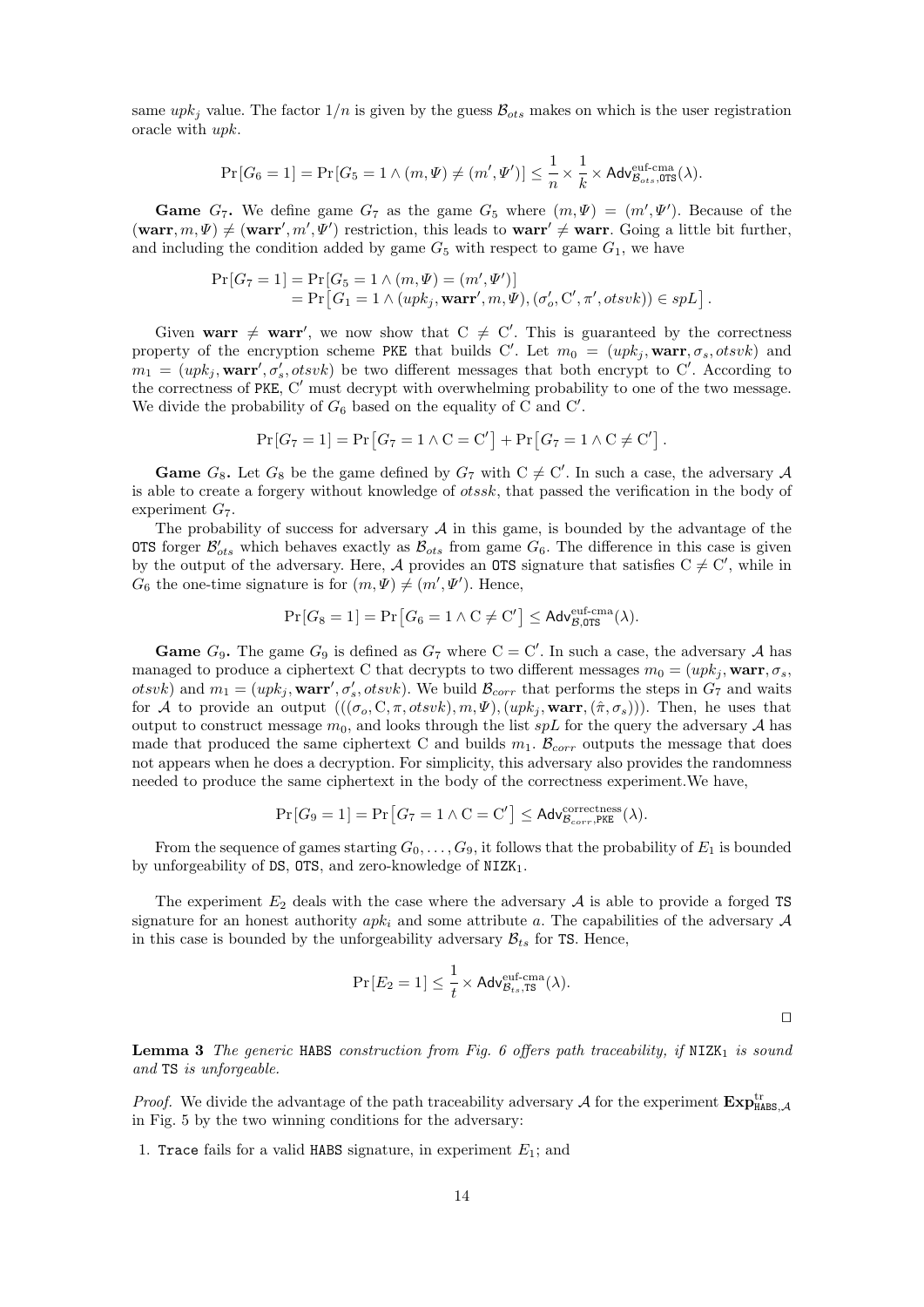$E_1$ 1:  $(pp, ask_0, tsk) \leftarrow \texttt{Setup}(1^{\lambda})$ 2 :  $(((\sigma_o, C, \pi, \text{ots}v), m, \Psi), (\text{upk}, \text{warr}, (\hat{\pi}, \sigma_s))) \leftarrow \mathcal{A}(\text{pp}, \text{tsk} : O_{\text{Att}}, O_{\text{Corr}}, O_{\text{Reg}})$ 3: if NIZK<sub>1</sub>.Verify( $(C, otsvk, tpk_0, \Psi), \pi$ )  $\wedge$  OTS.Verify( $otsvk, (m, \Psi, C, \pi), \sigma_o$ )  $\wedge$ 4 :  $(PKE. Dec(tsk, C) = \bot \vee NIZK_2.Prove(tsk:otsvk, C, tpk, upk, \sigma_s) = \bot)$  then 5: return 1 6 : return 0  $E<sub>2</sub>$  $1: \quad ({\rm pp}_i ask_0, tsk) \leftarrow {\tt Setup}(1^\lambda)$ 2 :  $(((\sigma_o, \mathcal{C}, \pi, otsvk), m, \Psi), (upk, \textbf{warr}, (\hat{\pi}, \sigma_s))) \leftarrow \mathcal{A}(\text{pp}, tsk : O_{\text{Att}}, O_{\text{Corr}}, O_{\text{Reg}})$ 3: if NIZK<sub>1</sub>.Verify( $(C,otsvk, npk_0, \Psi), \pi$ )  $\land$  OTS.Verify $(otsvk, (m, \Psi, C, \pi), \sigma_o)$   $\land$ 4 : NIZK<sub>2</sub>.Verify(( $otsv$ k, C, tpk, upk, warr,  $\sigma_s$ ),  $\hat{\pi}$ ) $\wedge$ 5 :  $(\exists a. a \in \textbf{warm} \implies (apk_0, apk_1, \dots, apk_n, upk, \star) = \textbf{warm}[a] \land$ 6 :  $(\exists 0 \le i \le n-1. \ i \in HU \land (i+1, apk_{i+1}, ask_{i+1}) \notin List) \lor$ 7:  $(n \in HU \wedge (\cdot, wpk, usk) \notin List) )$  then, return 1  $8$  : return  $0$ 

Fig. 8. Experiment Traceability

2. there exists a signature in the warrant, for some attribute introduced for a "rogue" entity, that is not registered, by an honest authority, in experiment  $E_2$ .

We have,

$$
\Pr\left[\mathbf{Exp}_{\mathtt{HABS},\mathcal{A}}^{\mathrm{tr}}(\lambda)\right] \leq \Pr\left[E_1=1\right] + \Pr\left[E_2=1\right].
$$

We start with experiment  $E_1$ , where we use the soundness of NIZK<sub>1</sub> to show that PKE.Dec and NIZK<sub>2</sub> cannot fail.

**Game**  $G_0$ . The game  $G_0$  is defined exactly as  $E_1$  in Fig. 8. From this, it immediately follows that

$$
Pr[G_0 = 1] = Pr[E_1 = 1].
$$

**Game**  $G_1$ . We define game  $G_1$  as  $G_0$ , except that we add the line

$$
^{\prime\prime}\exists\mu.\;C=\texttt{PKE}.\texttt{Enc}(\textit{tpk},(\textit{upk},\textbf{warr},\sigma_s,\textit{otsk}))\;\wedge^{\prime\prime}
$$

between lines 3 and 4. This new check performed by  $G_1$  is one of the conditions encoded in the relation for NIZK<sub>1</sub>, and A is able to notice the difference between  $G_0$  and  $G_1$  if he can produce a valid NIZK<sub>1</sub> proof for a false statement (that does not have a witness  $\mu$ ). We bind the probability of A to distinguish this games, by the advantage of the soundness adversary  $\mathcal{B}_{sound}$  for NIZK<sub>1</sub>:  $\mathcal{B}_{sound}$ performs all steps in  $G_1$  with the exception of those that require interaction with  $NIZK_1$  where he uses his oracle access. Then, uses the NIZK<sub>1</sub> proof  $\pi$  from the output of A as his output. Hence,

$$
|\Pr[G_0 = 1] - \Pr[G_1 = 1]| \leq \mathsf{Adv}_{\mathcal{B}_{sound},\mathtt{NIZK}_1}^{\text{sound}}(\lambda).
$$

**Game**  $G_2$ . This game uses the correctness of the PKE to replace the test performed over the encryption in  $G_1$  with the test over the decryption

$$
\text{``}\exists \mu. \text{ PKE}. Enc(tpk, (upk, \text{warr}, \sigma_s, otsvk); \mu) = C \text{ by}
$$
\n
$$
\text{PKE}. Dec(tsk, C) = (upk, \text{ warr}, \sigma_s, otsvk)''.
$$

Additionally, we remove the line "PKE.Dec(tsk, C) =  $\perp$ " as this can be canceled by the change above. The difference between these two games is bounded by the probability of an decryption to fail after an encryption, even on adversarial valid inputs. We construct adversary  $\mathcal{B}_{cor}$  for PKE that calls Setup and A. Then, it uses  $(tpk,(upk, \text{warr}, \sigma_s)$  as the message and  $\mu$  as the randomness.

$$
|\mathrm{Pr}[G_1 = 1] - \mathrm{Pr}[G_2 = 1]| \leq \mathsf{Adv}_{\mathcal{B}_{cor},\mathsf{PKE}}^{\text{corr}}(\lambda).
$$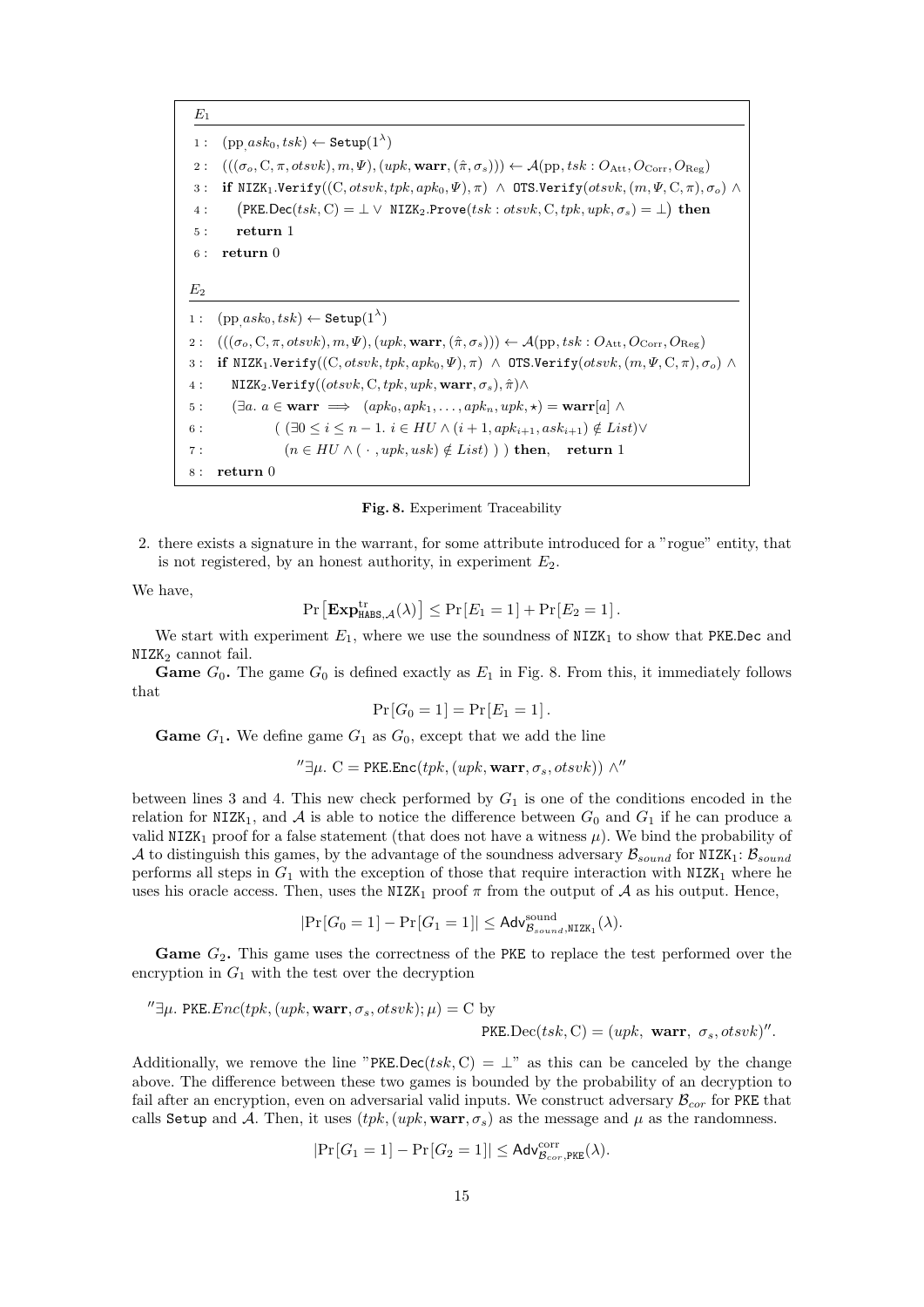**Game**  $G_3$ . This game returns directly 0. The basis for this is that it should be hard for a NIZK<sub>2</sub> proof created over a statement and witness that belong to the relation, to be declared invalid by the verification algorithm. We quantify this difficulty, by building an adversary  $\mathcal{B}_{com}$  that tries to win the completeness experiment for NIZK<sub>2</sub>.  $\mathcal{B}_{com}$  calls Setup and  $\mathcal{A}$ , then builds the statement  $(\textit{otsvk}, C, \textit{tpk}, \textit{upk}, \textbf{warr}, \sigma_s)$  that is used to create a proof that will fail verification.

$$
\Pr\left[G_2=1\right]=\left|\Pr\left[G_2=1\right]-\Pr\left[G_3=1\right]\right|\leq \mathsf{Adv}_{\mathcal{B}_{com},\mathtt{NIZK}_2}^{\mathrm{complete}}(\lambda).
$$

From the sequence of games starting  $G_0, \ldots, G_3$ , it follows that the probability of  $E_1$  is bounded by the soundness of  $NIZK<sub>1</sub>$ .

Experiment  $E_2$  models the setting where adversary  $A$  is able to provide a valid warr that contains valid TS signatures from an honest authority  $apk_i$  to an entity,  $apk_{i+1}$  or  $upk$ , not registered - not in List. This means, he is able to forge signatures under the name of  $apk_i$  without knowledge of the corresponding secret key  $ask_i$ . We bind the probability of A to win by the advantage of the forger  $\mathcal{B}_{ts}$  for TS. First,  $\mathcal{B}_{ts}$  needs to guess which authority A would use to forge a signature in the warrant, and does that with probability  $1/t$  given exactly t registration queries for authorities. Then, he uses the challenge public key for that authority, and answers all queries that  $A$  makes for that authority with his TS signing oracle calls. Finally,  $B_{ts}$  looks at the output of A for signatures that contain that authority and has not been provided by his signing oracle.

$$
\Pr\left[E_2=1\right]\leq \frac{1}{t}\times \mathsf{Adv}_{\mathcal{B}_{ts},\mathtt{TS}}^{\text{euf-cma}}(\lambda).
$$

 $\Box$ 

Theorem 1. The HABS construction in Fig. 6 offers path anonymity, non-frameability, and path traceability under the assumptions that PKE is IND-CCA2 secure, TS and DS are unforgeable,  $0TS$  is strongly unforgeable,  $NIZK<sub>1</sub>$  and  $NIZK<sub>2</sub>$  are both sound zero-knowledge proofs.

Proof. The proof follows from Lemmas 1, 2 and 3.

#### 4.1 Instantiating the HABS Building Blocks

Instantiation. We instantiate HABS in the bilinear group setting. For the digital signature DS we use the constant-sized structure preserving scheme by Abe et al. [1], whereas for TS we use their unbounded-message version of their scheme. These are unforgeable under the Simultaneous Flexible Pairing (SFP) [1] assumption. We use an encryption scheme by Camenish et al. [10] that is capable of encrypting message vectors for our IND-CCA2 PKE, which relies on the DLIN assumption. Finally, for the one-time signature OTS we use the full Boneh-Boyen signature scheme [6], which is strongly unforgeable under the q-Strong Diffie-Hellman (q-SDH) assumption.

For the proofs  $NIZK_1$  and  $NIZK_2$ , we use Groth-Sahai (GS) proof systems [24], the security of which is also based on the DLIN assumption in the symmetric setting. These are efficient, noninteractive proof systems in the CRS model that are complete, sound, and zero-knowledge. Briefly, the GS proof system works by commiting to the elements of the witness and then showing they satisfy the source equation. The equation must take the form of either a Pairing Product Equation (PPE), a Multi-Scalar Multiplication Equation (MSME) or a Quadratic Equation (QE). We refer to [24] for full details and give an overview of our constructions for  $NIZK_1$  and  $NIZK_2$  in Appendix A.

Efficiency. We briefly consider the efficiency of our HABS scheme. For our instantiation of OTS, the public key requires 4 group elements and the short signature only requires 3 elements from G and one element from  $\mathbb{Z}_p$ . The ciphertext C computed using PKE requires  $n+8$  elements from  $\mathbb{G}$ , where  $n$  is the number of elements in the public keys and tagged-signatures from the delegation paths in the warrant. However, the size of TS used to delegate and issue attributes depends linearly on the distance of the intermediate authority from the root authority in the delegation path, simply because the number of messages (authorities' public keys) increases by one with each delegation. Therefore, the proof  $NIZK<sub>1</sub>$  that includes a proof that the warrant contains a valid path also grows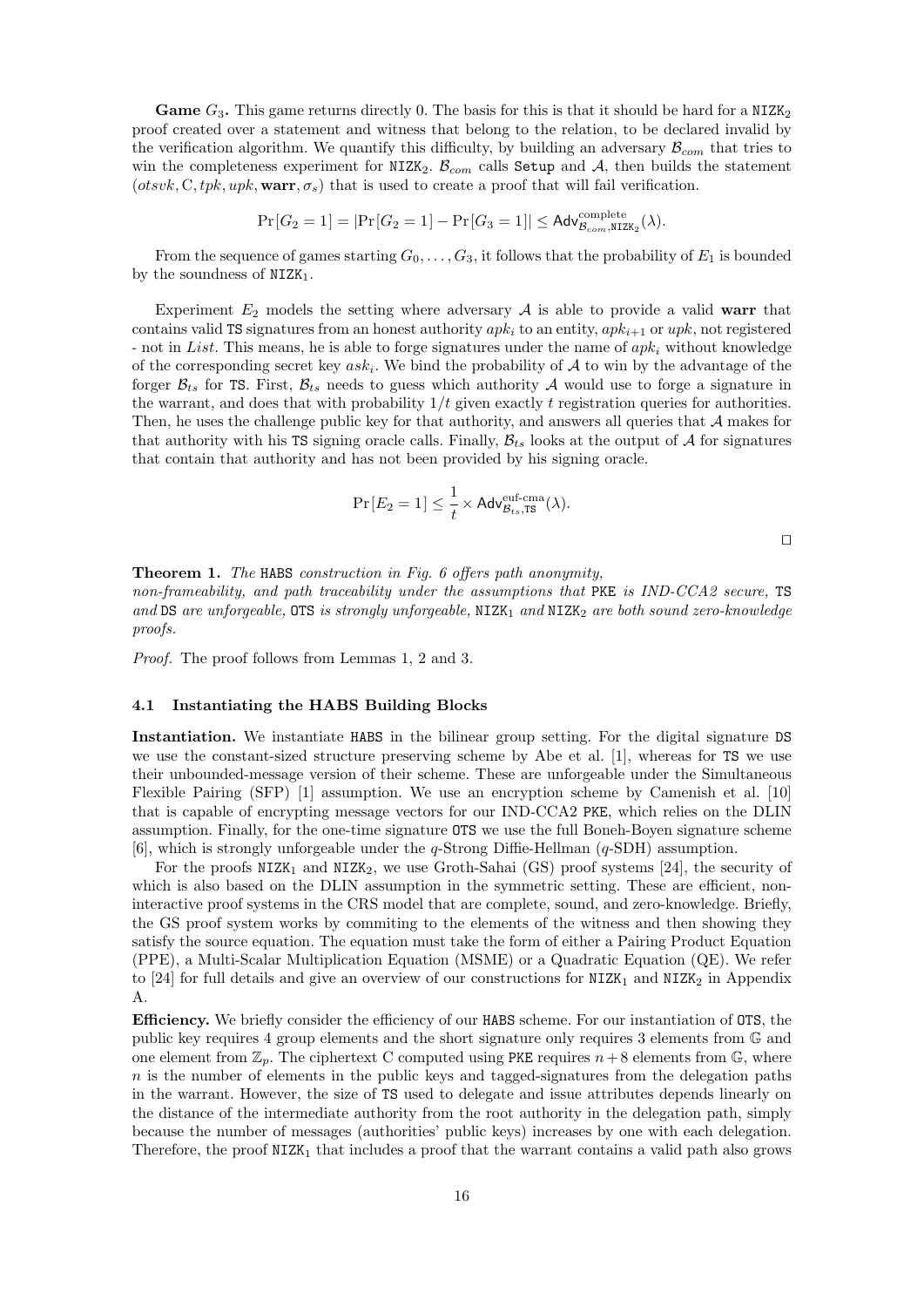linearly in this parameter. We note that use of a public hash function on *otsvk* before encryption immediately reduces the size of PKE to  $n + 5$  group elements.

To prove satisfiability of the signing predicate  $\Psi$ , a proof containing 2β elements from  $\mathbb{Z}_p$  is constructed, where  $\beta$  is the size of the span program **S**. The proof that DS verifies is of constant size and requires 72 elements of G.

Finally, the size of the proof in  $NIZK_1$  that C was encrypted correctly is linear in the number of delegations in the warrant, this is inevitable since we need to prove the validity for each authoritysignature pair on the delegation path. Similarly, this is also the case for the proof of correctness for decryption of C in  $NIZK<sub>2</sub>$ .

We note that if we consider **HABS** in the setting where the maximum delegation path of an attribute has length 1, then the size of a HABS signature is linear in the size of the policy  $\Psi$ , which is consistent with other ABS schemes that also offer flexible signing policies, e.g., [32, 18, 22].

### 4.2 Other properties

In the following we discuss some further properties that can be adopted within our general HABS construction.

Revocation. Our generic HABS construction can be extended to support revocation of attribute authorites and users by means of public revocations lists RL authenticated by the root authority. These lists would include public keys of revoked authorities and users. To enable detection of revoked entities upon verification of HABS signatures, the proof  $NIZK<sub>1</sub>$  can be extended to prove that for all attributes used to satisfy the policy none of the public keys in the corresponding delegation paths within the signer's warrant warr is included into these lists. Since HABS signatures hide delegation paths this approach would preserve privacy by ensuring that no verifier can identify the revoked signer. Due to its complexity,  $O(r \sum_a |\text{warr}[a]|)$  where r is the number of revoked public keys, this method might not scale well and hence finding more efficient revocation mechanisms can be seen as an interesting open problem.

Independent hierarchies. Assume there are multiple HABS hierarchies, each managed by an independent root authority, and any (intermediate) authority or user should be able to receive attributes from different such hierarchies. Our general HABS construction naturally supports this scenario. In particular, warrants can include attributes (along with their signed delegation paths) that were issued to the entity by authorities belonging to other hierarchies and consequently the proof NIZK<sub>1</sub> can enable generation of HABS signatures for predicates  $\Psi$  requiring possession of attributes from these hierarchies.

## 5 Conclusion

The notion of Hierarchical ABS (HABS) introduced in this paper extends the functionality for existing (multi-authority) ABS schemes with some useful properties that can help to expand the application domain of ABS signatures, e.g. to intelligent transport systems. The extended properties of HABS include: (1) support for dynamically expandable hierarchical formation of attribute authorities, managed by some root authority, (2) hierarchical delegation of attribute-issuing rights amongst the authorities, (3) the ability to issue attributes to signers by multiple authorities, possibly located at different levels of the hierarchy, (4) generated ABS signatures that hide signers, their attributes together with their delegation paths, (5) support for a publicly verifiable tracing procedure that enables accountability for all entities that were involved in the delegation and issue of an attribute to a signer. This brings ABS schemes closer to traditional hierarchically-organised PKIs while preserving the valuable privacy properties and security guarantees of the attribute-based setting. The proposed generic HABS construction makes use of standard cryptographic building blocks that can be instantiated in the setting of bilinear maps based on the DLIN, q-SDH and SFP assumptions. We discussed further how our HABS construction offers natural support for scenarios where the same authority or user is admitted to multiple, independently managed hierarchies and needs to bundle attributes obtained in these hierarchies to satisfy some predicate, and how it can be extended to revoke attribute authorities and signers.

Acknowledgements. DG was supported by the UK Government PhD studentship scheme. CD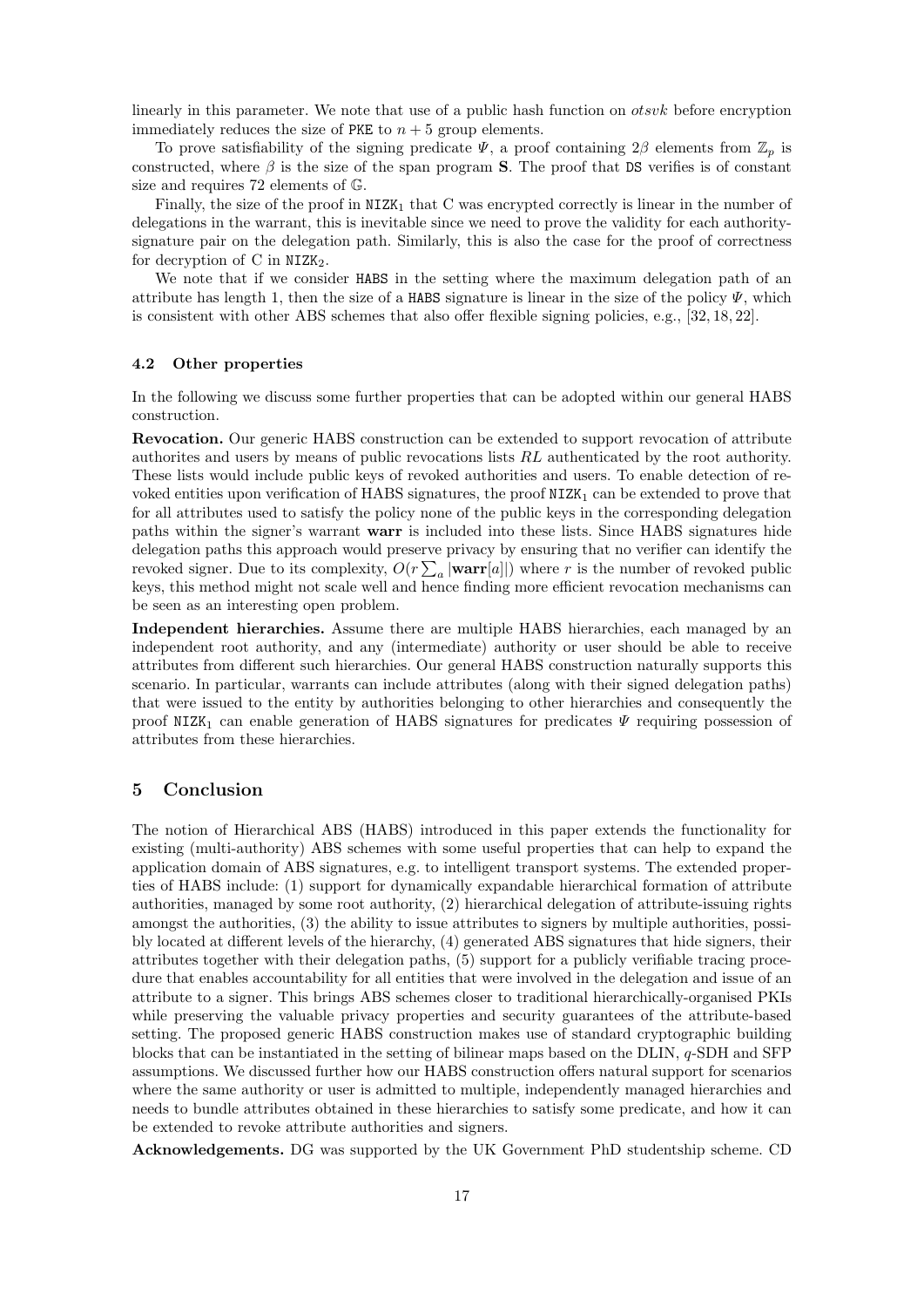and MM were supported by the EPSRC project TAPESTRY (EP/N02799X). The authors also thank the reviewers of CANS 2018 and Alfredo Rial for valuable comments.

## References

- 1. M. Abe, G. Fuchsbauer, J. Groth, K. Haralambiev, and M. Ohkubo. Structure-Preserving Signatures and Commitments to Group Elements. In CRYPTO 2010, pages 209–236, 2010. https://eprint.iacr.org/2010/133.
- 2. M. Backes, S. Meiser, and D. Schröder. Delegatable functional signatures. In PKC  $(1)$ '16, pages 357–386, 2016.
- 3. M. Belenkiy, J. Camenisch, M. Chase, M. Kohlweiss, A. Lysyanskaya, and H. Shacham. Randomizable Proofs and Delegatable Anonymous Credentials. In CRYPTO 2009, pages 108–125. LNCS 5677.
- 4. M. Bellare and G. Fuchsbauer. Policy-based signatures. In PKC 2014, pages 520–537, 2014. LNCS 8383.
- 5. M. Blum, P. Feldman, and S. Micali. Non-interactive Zero-knowledge and Its Applications. In STOC'88, pages 103–112, 1988.
- 6. D. Boneh and X. Boyen. Short Signatures Without Random Oracles. In EUROCRYPT 2004, pages 56–73. LNCS 3027, 2004.
- 7. X. Boyen. Mesh Signatures. In EUROCRYPT 2007, pages 210–227. LNCS 4515.
- 8. E. Boyle, S. Goldwasser, and I. Ivan. Functional signatures and pseudorandom functions. In PKC 2014, pages 501–519, 2014.
- 9. J. Camenisch, M. Drijvers, and M. Dubovitskaya. Practical uc-secure delegatable credentials with attributes and their application to blockchain. In ACMCCS' 17, pages 683–699, 2017.
- 10. J. Camenisch, K. Haralambiev, M. Kohlweiss, J. Lapon, and V. Naessens. Structure Preserving CCA Secure Encryption and Its Application to Oblivious Third Parties. Cryptology ePrint Archive, Report 2011/319, 2011.
- 11. J. Camenisch, I. Krontiris, A. Lehmann, G. Neven, C. Paquin, K. Rannenberg, and H. Zwingelberg. H2.1 abc4trust architecture for developers. abc4trust.eu, 2011.
- 12. J. Camenisch and A. Lysyanskaya. A signature scheme with efficient protocols. In SCN 2002, SCN 2002, pages 268–289. LNCS 2576, 2003.
- 13. D. Chaum. Security without identification: Transaction systems to make big brother obsolete. Commun. ACM, 28(10):1030-1044, 1985.
- 14. D. Chaum and E. van Heyst. Group signatures. In EUROCRYPT 1991, LNCS, pages 257–265. Springer, 1991.
- 15. S. Ding, Y. Zhao, and Y. Liu. Efficient traceable attribute-based signature. In IEEE TRUSTCOM 2014, pages 582–589, 2014.
- 16. C.-C. Dragan, D. Gardham, and M. Manulis. Hierarchical attribute-based signatures. IACR Cryptology ePrint Archive, 2018. https://eprint.iacr.org/2018/610.
- 17. A. El Kaafarani and E. Ghadafi. Attribute-based signatures with user-controlled linkability without random oracles. In Cryptog. and Coding, pages 161–184, 2017.
- 18. A. El Kaafarani, E. Ghadafi, and D. Khader. Decentralized traceable attribute-based signatures. In CT-RSA 2014, pages 327–348. LNCS 8366, 2014.
- 19. A. Escala, J. Herranz, and P. Morillo. Revocable attribute-based signatures with adaptive security in the standard model. In AFRICACRYPT 2011, pages 224–241. LNCS 6737, 2011.
- 20. G. Fuchsbauer and D. Pointcheval. Anonymous proxy signatures. In SCN, volume 5229 of LNCS, pages 201–217. Springer, 2008.
- 21. M. Gagn´e, S. Narayan, and R. Safavi-Naini. Short Pairing-Efficient Threshold-Attribute-Based Signature. In Pairing 2012, pages 295–313. LNCS 7708, 2013.
- 22. E. Ghadafi. Stronger security notions for decentralized traceable attribute-based signatures and more efficient constructions. In CT-RSA 2015, pages 391–409. LNCS 9048, 2015.
- 23. S. Gisdakis, M. Lagana, T. Giannetsos, and P. Papadimitratos. SEROSA: service oriented security architecture for vehicular communications. In IEEE VNC'13, pages 111–118, 2013.
- 24. J. Groth and A. Sahai. Efficient non-interactive proof systems for bilinear groups. In EUROCRYPT 2008, pages 415–432, 2008. LNCS 4965.
- 25. J. Guo, J. P. Baugh, and S. Wang. A group signature based secure and privacy-preserving vehicular communication framework. In Mobile NVE 2007, pages 103–108, 2007.
- 26. J. Herranz. Attribute-based Signatures from RSA. TCS, 527:73–82, 2014.
- 27. J.-P. Hubaux, S. Čapkun, and J. Luo. The security and privacy of smart vehicles. IEEE Security and Privacy, 2(3):49–55, 2004.
- 28. N. Kaaniche, M. Laurent, P.-O. Rocher, C. Kiennert, and J. Garcia-Alfaro. PCS, A Privacy-Preserving Certification Scheme. In Data Privacy Management, Cryptocurrencies and Blockcain Technology, pages 239–256, 2017.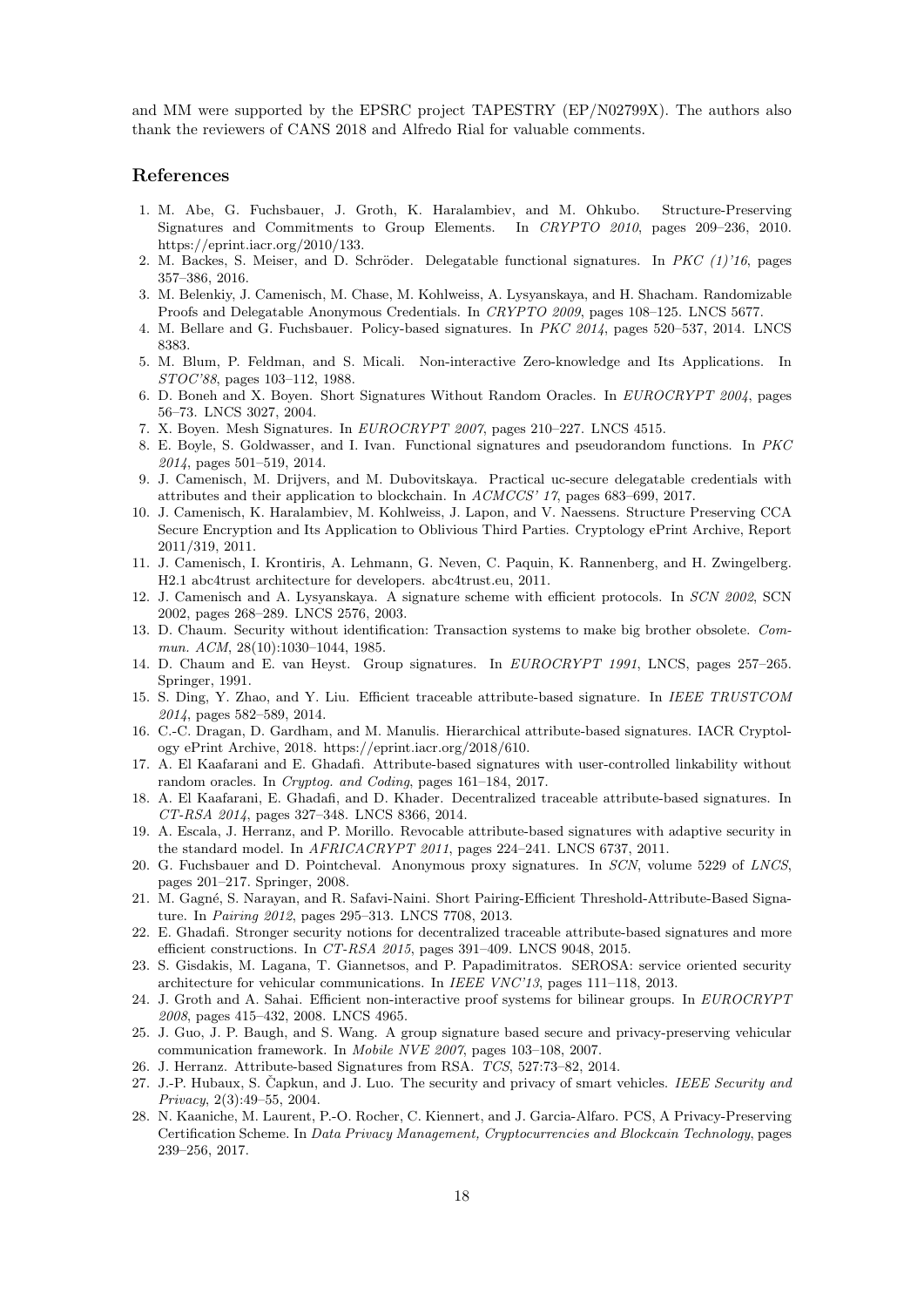- 29. P. Kamat, A. Baliga, and W. Trappe. An identity-based security framework for vanets. In ACM VANET 2006, pages 94–95. ACM, 2006.
- 30. L. Krzywiecki, M. Sulkowska, and F. Zagórski. Hierarchical ring signatures revisited unconditionally and perfectly anonymous schnorr version. In Security, Privacy, and Applied Cryptography Engineering, pages 329–346, 2015.
- 31. J. Li, M. H. Au, W. Susilo, D. Xie, and K. Ren. Attribute-based Signature and Its Applications. In ACM ASIACCS 2010, pages 60–69. ACM, 2010.
- 32. H. K. Maji, M. Prabhakaran, and M. Rosulek. Attribute-based signatures. In CT-RSA 2011, pages 376–392, 2011.
- 33. G. Neven, G. Baldini, J. Camenisch, and R. Neisse. Privacy-preserving attribute-based credentials in cooperative intelligent transport systems. In IEEE VNC'17, pages 131–138, 2017.
- 34. T. Okamoto and K. Takashima. Decentralized attribute-based signatures. In PKC 2013, pages 125–142. LNCS 7778, 2013.
- 35. T. Okamoto and K. Takashima. Efficient attribute-based signatures for non-monotone predicates in the standard model. In PKC 2011, pages 35–52. LNCS 6571, 2011.
- 36. J. Petit, F. Schaub, M. Feiri, and F. Kargl. Pseudonym schemes in vehicular networks: A survey. IEEE Comm.s Surveys and Tutorials, 17(1):228–255, 2015.
- 37. R. L. Rivest, A. Shamir, and Y. Tauman. How to leak a secret. In ASIACRYPT 2001, volume 2248 of LNCS, pages 552–565. Springer, 2001.
- 38. K. Sampigethaya, M. Li, L. Huang, and R. Poovendran. AMOEBA: Robust Location Privacy Scheme for VANET. IEEE J-SAC, 25(8):1569–1589, 2007.
- 39. F. Schaub, Z. Ma, and F. Kargl. Privacy requirements in vehicular communication systems. In CSE'09, pages 139–145, 2009.
- 40. J. Sun, C. Zhang, Y. Zhang, and Y. M. Fang. An identity-based security system for user privacy in vehicular ad hoc networks. IEEE Trans. Parallel Distrib. Syst., 21(9):1227–1239, 2010.
- 41. M. Trolin and D. Wikström. Hierarchical Group Signatures. In ICALP 2005, volume 3580 of LNCS, pages 446–458. Springer, 2005.
- 42. R. Tsabary. An equivalence between attribute-based signatures and homomorphic signatures, and new constructions for both. In  $TCC$  (2)'17, pages 489–518, 2017.

## A Constructions of NIZK Proofs

Here we give an overview of the constructions for NIZK proofs  $NIZK<sub>1</sub>$  and  $NIZK<sub>2</sub>$  based on the instantiation introduced in Section 4.1 and refer to the literature for further details. The instantiation described requires use a public hash function  $H$  to map attributes into the tag space of the tagged-signature scheme.

For reference, the keys for the primitives TS and PKE are given below, respectively. All elements here belong to a group G.

$$
(ask, apk) = ((\tilde{\alpha}, \tilde{\beta}, \gamma_Z, \delta_Z, \{\gamma_i, \delta_i\}_{i=1}^k),(G_Z, F_Z, G_R, F_U, \{G_i, F_i\}_{i=1}^k, \{A_i, \tilde{A}_i, B_i, \tilde{B}_i\}_{i=0}^1, S_{-1}, V_{-1}))(tsk, tpk) = (({\alpha_i}_{i=1}^n, {\beta_i}_{i=0}^{n+4}), (g_1, g_2, g_3, \{h_{i,1}, h_{i,2}\}_{i=1}^n, \{f_{i,1}, f_{i,2}\}_{i=0}^{n+4}))
$$

**Construction of NIZK<sub>1</sub>.** To create a proof  $NIZK<sub>1</sub>$ , we consider each statement of the language in turn.

• For the span program  $\mathbf{S} \in M_{|\Psi|,\beta}(\mathbb{F})$  representing the predicate  $\Psi$ , the signer proves they have knowledge of some **z** such that  $zS = [1, 0, ..., 0]$ . This encodes what attributes are used to satisfy the predicate. We commit to the vector z and show:

$$
\sum_{i=1}^{|\Psi|} (z_i S_{i,1}) = 1 \quad \text{and} \quad \sum_{i=1}^{|\Psi|} (z_i S_{i,j}) = 0 \text{ for } j = 2, ..., \beta.
$$

These are  $\beta$  linear equations in  $\mathbb{Z}_p$  and in the symmetric setting, the Groth-Sahai proof consists of  $2\beta$  elements in  $\mathbb{Z}_p$ .

• Show that for every attribute used to satisfy the predicate, we have a valid delegation path. That is, we prove:

 $z_i \neq 0 \implies \forall a p k_{i_j} \in \textbf{warr}[a_i]$ . TS.Verify $(apk_{i_j}, \textbf{warr}[a_i][j], a_i, (apk_{i_1}, \ldots, apk_{i_j})).$  We achieve this by raising each pairing in the verification equations for the signatures in the delegation path of  $a_i$  to  $\mathbf{z}_i$ . Then, if  $\mathbf{z}_i \neq 0$ , warr[a] is only a valid delegation path for a if each TS signature verifies. If  $z_i = 0$  then the verification equation will trivially verify since each pairing will evaluate to  $1 \in \mathbb{G}_T$ .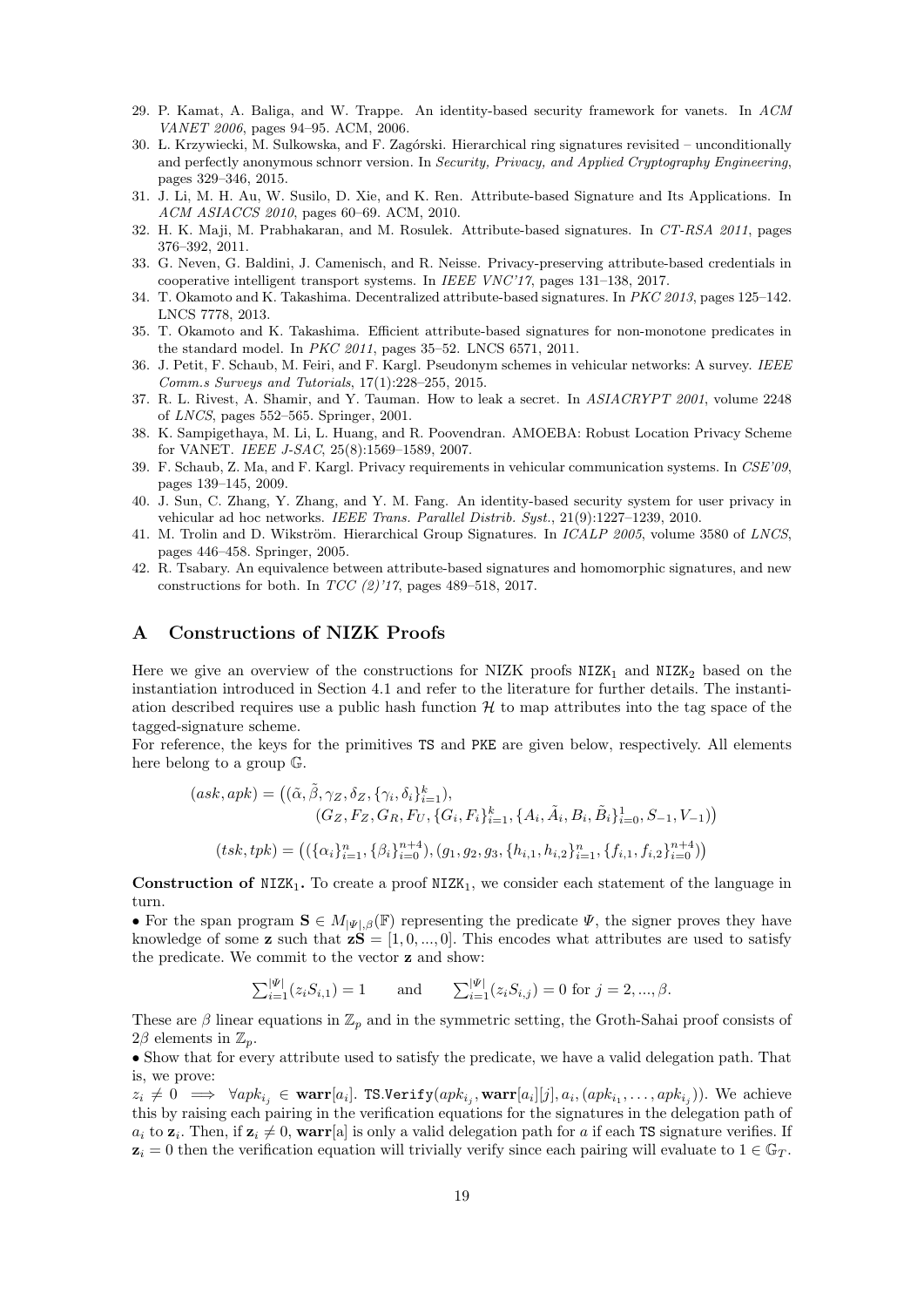The unbounded-message scheme we use for our instantiation amounts to chaining together an arbitrary number of constant size signatures of a scheme also given in [1]. To realise this, the message is split into blocks. The intuition is to input the  $n<sup>th</sup>$  signature as part of the message of signature  $n + 1$ , which the structure preserving property ensures is possible. Verification requires verifying each signature in the chain w.r.t the message block, the verification key and the previous signature. In the instantiated scheme, it is actually sufficient to only sign on part of the previous signature, due to the signature binding property as detailed in original work [1]. Hence, we only need to consider how to construct the GS proof for the constant sized scheme, as the unboundedmessage version amounts to verifying multiple constant-sized signatures. With this, we consider the verification equation for the constant sized signature.

The messages  $m_l \in \mathbb{G}$  are the group elements of the public keys  $apk_j$  and the attribute  $\mathcal{H}(a_i)$ split into message blocks w of size  $k - 2$ . A constant sized signature is created for each message block where  $S_w$  and  $V_w$  are part of the signature for message block  $w - 1$ , with the exception of  $S_{-1}$  and  $V_{-1}$  which are part of the verification key  $apk_i$ .

A TS signature verifies if it satisfies the following equations.

$$
\begin{aligned} \left(\bar{G}_l = G_l^{z_i}\right)_{l=1}^k & \bar{A}_0 = A_0^{z_i} & \bar{A}_1 = A_1^{z_i} & \bar{G}_R = G_R^{z_i} & \bar{G}_Z = G_Z^{z_i} & \bar{S} = S^{z_i} \\ e(\bar{A}_0, \tilde{A}_0)e(\bar{A}_1, \tilde{A}_1) &= e(\bar{G}_Z, Z)e(\bar{G}_R, R)e(\bar{S}, T)e(\bar{G}_k, S_{n-1})e(\bar{G}_{k-1}, V_{n-1}) \prod_{l=1}^{k-2} e(\bar{G}_l, m_l) \end{aligned}
$$

$$
(\bar{F}_l = F_l^{z_i})_{l=1}^k \quad \bar{B}_0 = B_0^{z_i} \quad \bar{B}_1 = B_1^{z_i} \quad \bar{F}_Z = F_Z^{z_i} \quad \bar{F}_U = F_U^{z_i} \quad \bar{V} = V^{z_i}
$$

$$
e(\bar{B}_0, \tilde{B}_0)e(\bar{B}_1, \tilde{B}_1) = e(\bar{F}_Z, Z)e(\bar{F}_U, U)e(\bar{V}, W)e(\bar{F}_k, S_{n-1})e(\bar{F}_{k-1}, V_{n-1})\prod_{l=1}^{k-2}e(\bar{F}_l, m_l)
$$

Each constant sized signature consists of 7 elements from G, and so the size of the signature on an unbounded message is  $7 \cdot \lceil \frac{n+1}{k-2} \rceil$ , where k is the size of the message space and n is the number of message blocks. In the case that  $k$  does not divide the number of messages to be signed, we append  $1_G$  to complete the message in the final block. This does not increase the size of the signature. To evaluate the verification equations in zero-knowledge, we are required to prove  $2k + 10$  linear multi-scalar multiplication equations and 2 product pairing equations for each message block.

We prove the statement

"TS.Verify(
$$
apk_{i_n}
$$
,  $\sigma_u$ ,  $a_i$ , ( $apk_0$ ,  $apk_{i_1}$ , . . . ,  $apk_{i_n}$ ,  $upk$ ,  $\star$ )"

in much the same way, with  $upk$  taking the role of the final public key in the delegation path. We choose  $\star$  to be some predefined fixed element from  $\mathbb{G}$ .

• Prove that the ciphertext was constructed correctly. We let the plaintexts  $t_i \in \mathbb{G}$  for  $i = 1, ..., n$ be the group elements that comprise the public keys and signatures (of TS and DS) in the warrant, and the public key of the one-time signature *otsvk*. The randomness is given by  $\mu$  and  $\mu'$  (in  $\mathbb{Z}_p$ ) and is part of the witness. To prove the correctness of the ciphertext  $(C, c_1, ..., c_n, u_1, u_2, u_3)$ , we show the following relation holds [10].

$$
u_1 = g_1^{\mu}, \ u_2 = g_2^{\mu'}, \ u_3 = g_3^{\mu+\mu'}
$$

$$
c_i = t_i \cdot h_{i,1}^{\mu} h_{i,2}^{\mu'}, \text{ for } i = 1, ..., n
$$

$$
C = \prod_{i=0}^3 \hat{e}(f_{i,1}^{\mu} f_{i,2}^{\mu'}, u_i) \cdot \prod_{i=4}^{n+3} \hat{e}(f_{i,1}^{\mu} f_{i,2}^{\mu'}, c_{i-3})
$$

For a warrant containing  $n$  group elements, this proof requires  $n+3$  linear MSME and one PPE, hence requires  $2n + 15$  elements from G. Note n used here is equal to  $n + 8$  from the efficiency discussion in Section 4.1.

• Prove DS is constructed correctly. Since we instantiate DS with the same scheme as TS, and hence we follow the same proof structure as above but with  $k = 2$ , i.e. there are only 2 messages which are comprised of the component parts of the one-time public key *otsvk*.

In addition to the proof, each GS commitment is in  $\mathbb{G}^3$ , the PKE ciphertext consists of n+4 elements from G while the OTS (including verification key) consists of 3 elements from G and one from  $\mathbb{Z}_p$ .

Construction of NIZK<sub>2</sub>. Here we prove the following relation:

$$
\mathtt{PKE.Dec}(tsk, \mathrm{C}) = (upk, \textbf{warr}, \sigma_s, otsvk).
$$